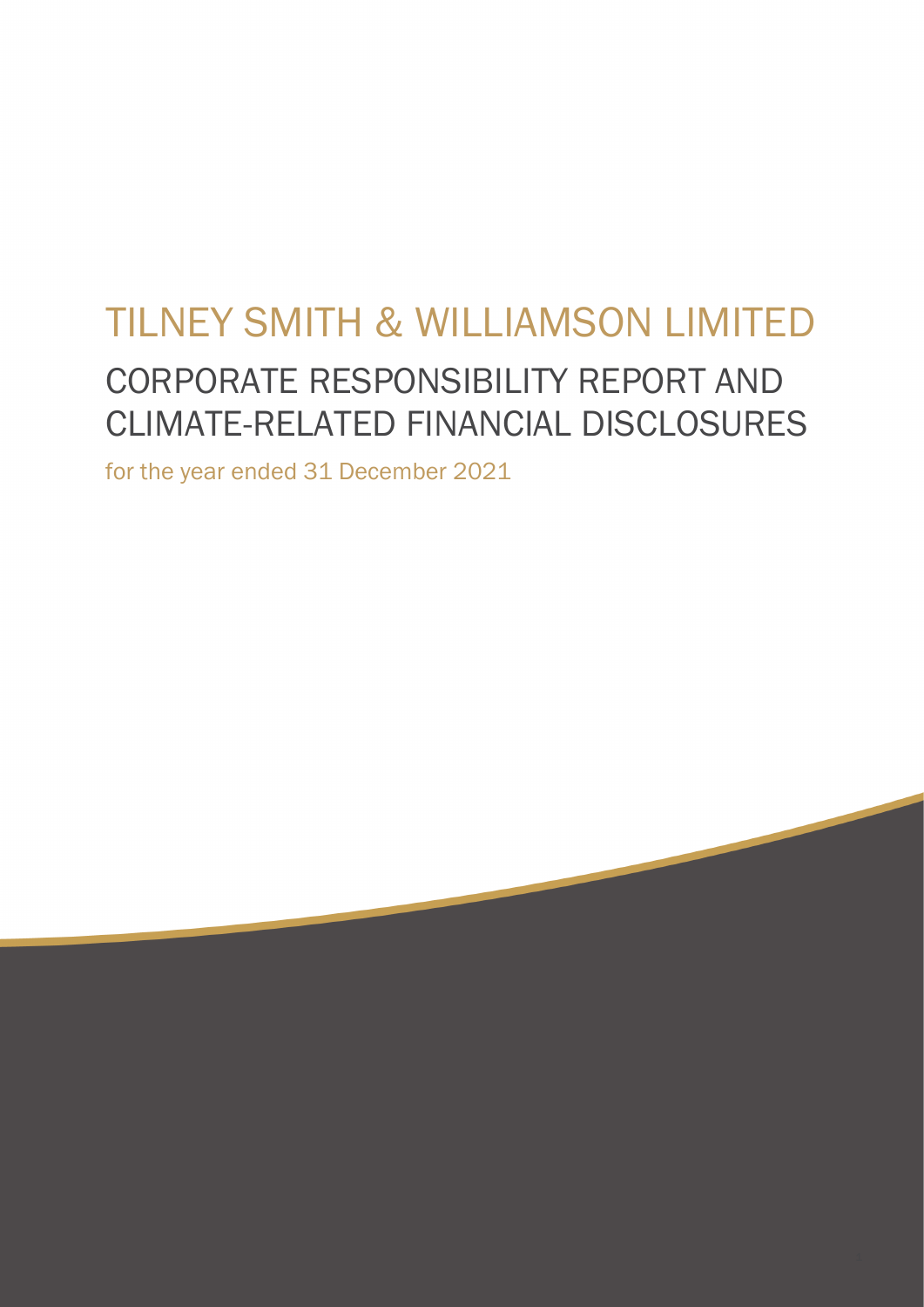# Corporate Responsibility Report

Tilney Smith & Williamson has a strong commitment to corporate responsibility. It is core to our purpose, our culture and business strategy, and environmental, social and governance (ESG) considerations are being embedded into our corporate operational processes.

For wealth managers and financial advisors, such as ourselves, who are entrusted with the stewardship of our clients' capital, it is also important to ensure that ESG considerations are embedded within our responsible investment processes.

The Group is committed to being a responsible corporate citizen in managing the impact of our business activities on the environment and on key stakeholders including clients, colleagues, investors and the wider community. We seek to minimise our environmental footprint, provide a professional and supportive workplace for colleagues and attract and retain people from diverse backgrounds to deliver the best possible service to all our clients. Ultimately, we are working towards a sustainable future.

As announced in December 2021, the Group is seeking to achieve Net Zero carbon emissions on our corporate operational footprint, as soon as possible. It is working towards expanding its assessment of Scope 3 emissions, including assets under management (the 'financed emissions' from the investment portfolios it manages) and will report on these in due course.

# Governance

The Board has delegated the day-to-day management of its corporate responsibility to the Group Executive Committee (GEC), which has appointed the Corporate Responsibility Committee (CRC) to oversee these activities.

The CRC was formed during the year and replaced the Corporate Responsibility and Charities Committee. It is a sub-committee of the GEC. To fulfil our commitments, the CRC is responsible for setting and monitoring the Group's approach to the Corporate Responsibility strategy. This includes leading the Group's work on ESG, making recommendations to the Board and measuring the success of those policies.

The CRC activities are coordinated by the Chair and divided into four pillars to ensure that all the objectives of each pillar are considered across the entire business.

Susan Shaw, Chief Professional Services Director, is Chair of the CRC. The Board and GEC member with ultimate responsibility for our corporate responsibility is our Group Chief Executive Officer, Chris Woodhouse. The Committee sponsors of each pillar are:

| <b>Pillar</b> |                              | <b>Sponsor</b>                                               |
|---------------|------------------------------|--------------------------------------------------------------|
|               | Environment                  | Andrew Baddeley, Group Chief Financial<br>Officer            |
|               | Responsible<br>Investment    | John Erskine, Chief Investment<br><b>Management Director</b> |
|               | People                       | Benne Peto, Group Chief People Officer                       |
|               | Charities and<br>Communities | Nicola Mitford-Slade, Group Legal Counsel                    |

The other members on the committee are:

Simonetta Rigo, our Group Chief Marketing Officer, works with all four pillars to support and communicate the CRC's strategy.

Philip Best, Group Chief Risk Officer, who has responsibility for climate-risk, attends meetings periodically.

As the CRC is a sub-Committee of the GEC, the committee members are all GEC members.

The members meet monthly to discuss and coordinate the activities being undertaken across all four pillars and consider overall corporate responsibility themes and activities. The Chair reports to the GEC monthly and to the Board on a quarterly basis. Chris Grigg, following his appointment as Chair, will be attending the monthly meetings as an observer, reflecting the Board's assessment of ESG as a key risk.

Our risk management framework encapsulates and supports our Corporate Responsibility strategy. Importantly, we recognise that corporate responsibility brings its own significant risks and opportunities, addressed under our risk management framework.

| Pillar      | <b>Objectives</b>                                                                                                                                                                                          | Key highlights and looking forward                                                                                                                                                                                                                                                                                                                                                                                                                                                |
|-------------|------------------------------------------------------------------------------------------------------------------------------------------------------------------------------------------------------------|-----------------------------------------------------------------------------------------------------------------------------------------------------------------------------------------------------------------------------------------------------------------------------------------------------------------------------------------------------------------------------------------------------------------------------------------------------------------------------------|
| Environment | We are committed to<br>managing our business in a                                                                                                                                                          | We are working towards Net Zero in our corporate operations and are pleased to<br>۰<br>include a Climate-Related Financial Disclosure Report See pages 20 to 28                                                                                                                                                                                                                                                                                                                   |
|             | sustainable way to minimise<br>our impact on the<br>environment, Our<br>environmental<br>considerations include<br>waste (paper, recycling,<br>plastics), water, biodiversity<br>and deforestation, energy | We are fitting-out our buildings to make them more sustainable, where possible.<br>For new offices, we will consider the environmental impact of the building, fit-out<br>and the moving process in our selection. Our newly refurbished office buildings in<br>London and Birmingham both achieved a BREEAM 'Excellent' rating See page 6<br>Environmental considerations are embedded within our Responsible Investment<br>processes, policies and procedures See pages 8 to 12 |

# Key highlights and looking forward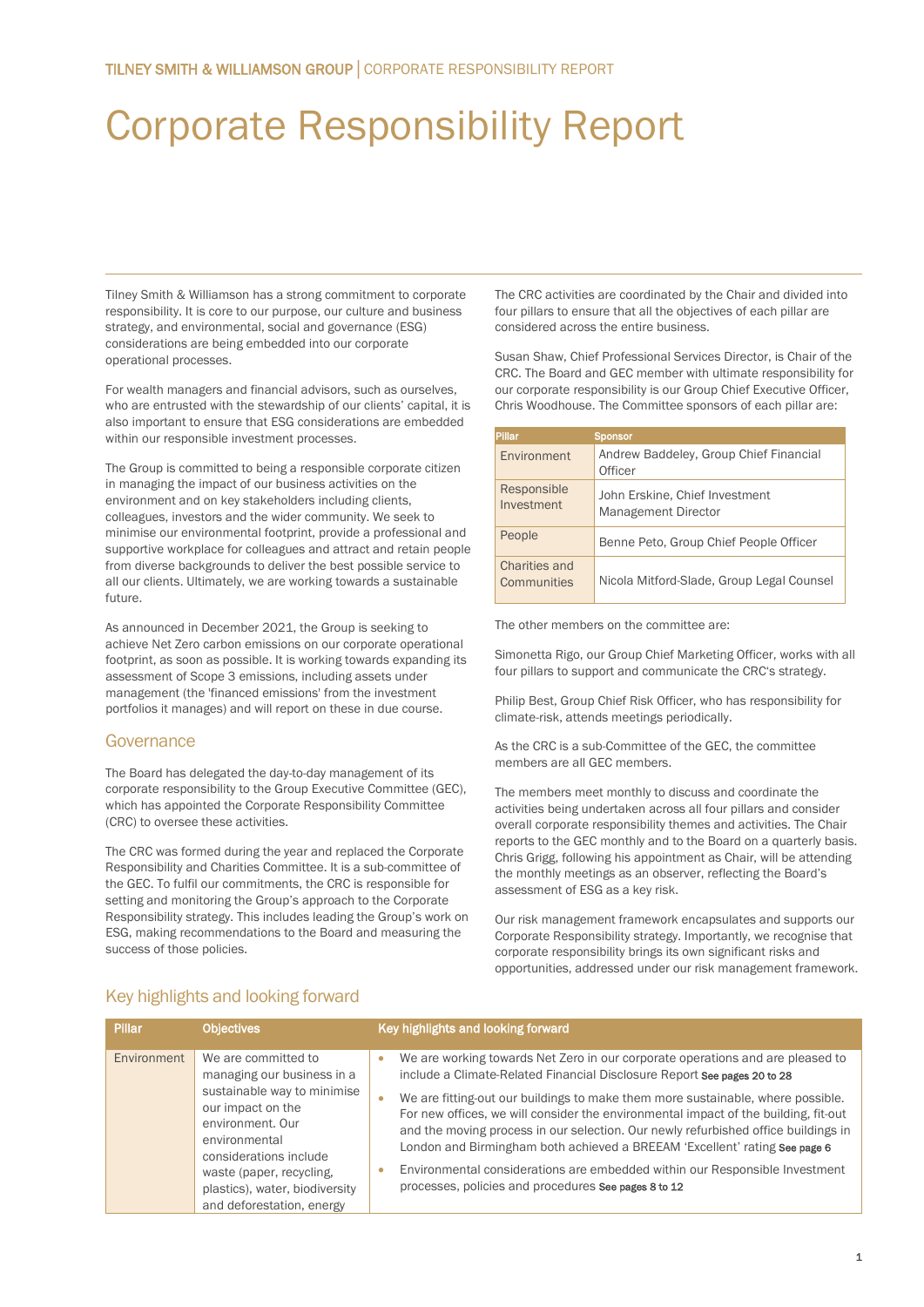| Pillar                    | <b>Objectives</b>                                                                                                                                                                                                                                                                          | Key highlights and looking forward                                                                                                                                                                                                                                                                                                                                                                                                                                                                             |
|---------------------------|--------------------------------------------------------------------------------------------------------------------------------------------------------------------------------------------------------------------------------------------------------------------------------------------|----------------------------------------------------------------------------------------------------------------------------------------------------------------------------------------------------------------------------------------------------------------------------------------------------------------------------------------------------------------------------------------------------------------------------------------------------------------------------------------------------------------|
|                           | efficiency and carbon<br>emissions.                                                                                                                                                                                                                                                        | We are reducing energy requirements and moving to green energy. Greenhouse<br>Gases report (GHG) and energy efficiencies are measured See page 5                                                                                                                                                                                                                                                                                                                                                               |
|                           | We are striving to achieve<br>the relevant UN goals on<br>meeting environmental<br>targets.                                                                                                                                                                                                | In 2022, we will complete the CDP (formerly the 'Climate Disclosure Project')<br>$\bullet$<br>questionnaire to become a CDP supporter                                                                                                                                                                                                                                                                                                                                                                          |
|                           |                                                                                                                                                                                                                                                                                            | We have implemented 'Smart Working' which reduces travel and office space<br>$\bullet$<br>requirements for colleagues See page 14                                                                                                                                                                                                                                                                                                                                                                              |
|                           |                                                                                                                                                                                                                                                                                            | Initiatives to reduce paper, printing and storage were introduced. These, plus<br>$\bullet$<br>digital technology improvements, have significantly reduced our paper storage<br>requirement from 3,682 linear metres in 2018 to 387 linear metres in 2021, a<br>reduction of 89% See page 4                                                                                                                                                                                                                    |
|                           |                                                                                                                                                                                                                                                                                            | In 2022, we will work with our climate consultants to include further Scope 3<br>$\bullet$<br>emission categories in our assessment and develop our initial roadmap of data<br>improvements required as we work towards our goal of Net Zero See page 7                                                                                                                                                                                                                                                        |
| Responsible<br>investment | Responsible investment is a<br>strategy and practice of                                                                                                                                                                                                                                    | UN PRI and UK Stewardship Code 2020 obligations frame the Group's<br>$\bullet$<br>investment process, policies, and procedures See page 9                                                                                                                                                                                                                                                                                                                                                                      |
|                           | incorporating ESG factors<br>alongside purely financial<br>considerations in<br>investment decisions and<br>the practice of active<br>ownership/stewardship.<br>We are engaged in<br>stewardship (active<br>ownership) in investment<br>management to improve<br>investees' ESG practices. | We practice stewardship and active ownership through regular engagement with<br>$\bullet$<br>the companies in which our clients invest. This takes the form of informal<br>discussions, as well as more formal voting, with the aim of improving ESG<br>performance of those companies See page 10                                                                                                                                                                                                             |
|                           |                                                                                                                                                                                                                                                                                            | We engage with collaborative engagement platforms (The Investor Forum and<br>$\bullet$<br>Climate Action 100+). Through collaborative engagements, the Group can<br>influence and address various ESG topics See page 10                                                                                                                                                                                                                                                                                       |
|                           |                                                                                                                                                                                                                                                                                            | Systems, third-party research tools and databases, screening and sector<br>$\bullet$<br>specialists are used to measure and consider ESG factors relevant to each sector<br>and investment. We will look to further understand our measures and risks<br>related to the 'Scope 3 financed emissions' of the investments we manage for<br>our clients See page 10                                                                                                                                               |
|                           |                                                                                                                                                                                                                                                                                            | We offer a range of ESG and sustainable product and services solutions to<br>clients, a bespoke discretionary investment management service, and a range of<br>sustainable investment products. This includes Tilney's Managed Portfolio<br>Service (MPS) range of strategies and the Tilney Active Portfolios (TAP) which<br>include two Sustainable TAP funds. Our Sustainable TAP fund was crowned the<br>Best ESG Investment Strategy in 2021 in the City of London Wealth Management<br>Awards See page 9 |
|                           |                                                                                                                                                                                                                                                                                            | Learning and development around ESG is a key priority for the Group. We have<br>an ongoing multi-phase training programme aimed at our investment managers<br>and financial planners to keep them up to date with the latest developments. We<br>encourage our investment managers to undertake the UK CFA ESG exam and<br>other relevant training related to sustainability and responsible investment,<br>including the CFA's 'Certificate in ESG Investing', endorsed by the UN PRI See page<br>11          |
|                           |                                                                                                                                                                                                                                                                                            | We aim to improve the knowledge base of our clients, through the production and<br>$\bullet$<br>communication of responsible investing articles and thought leadership pieces,<br>as well as regular conferences, webinars and publications. We held our second<br>Annual Responsible Investment Conference in December 2021 See page 11                                                                                                                                                                       |
| People                    | Our people and our culture<br>are central to our successful<br>and unique client<br>proposition. The quality of<br>our people, their skill and                                                                                                                                             | Following the merger, we are committed to developing a culture which is the 'best<br>$\bullet$<br>of both', building on the existing cultural strengths of client focus and doing the<br>right thing, where colleagues feel able to have a voice See page 13                                                                                                                                                                                                                                                   |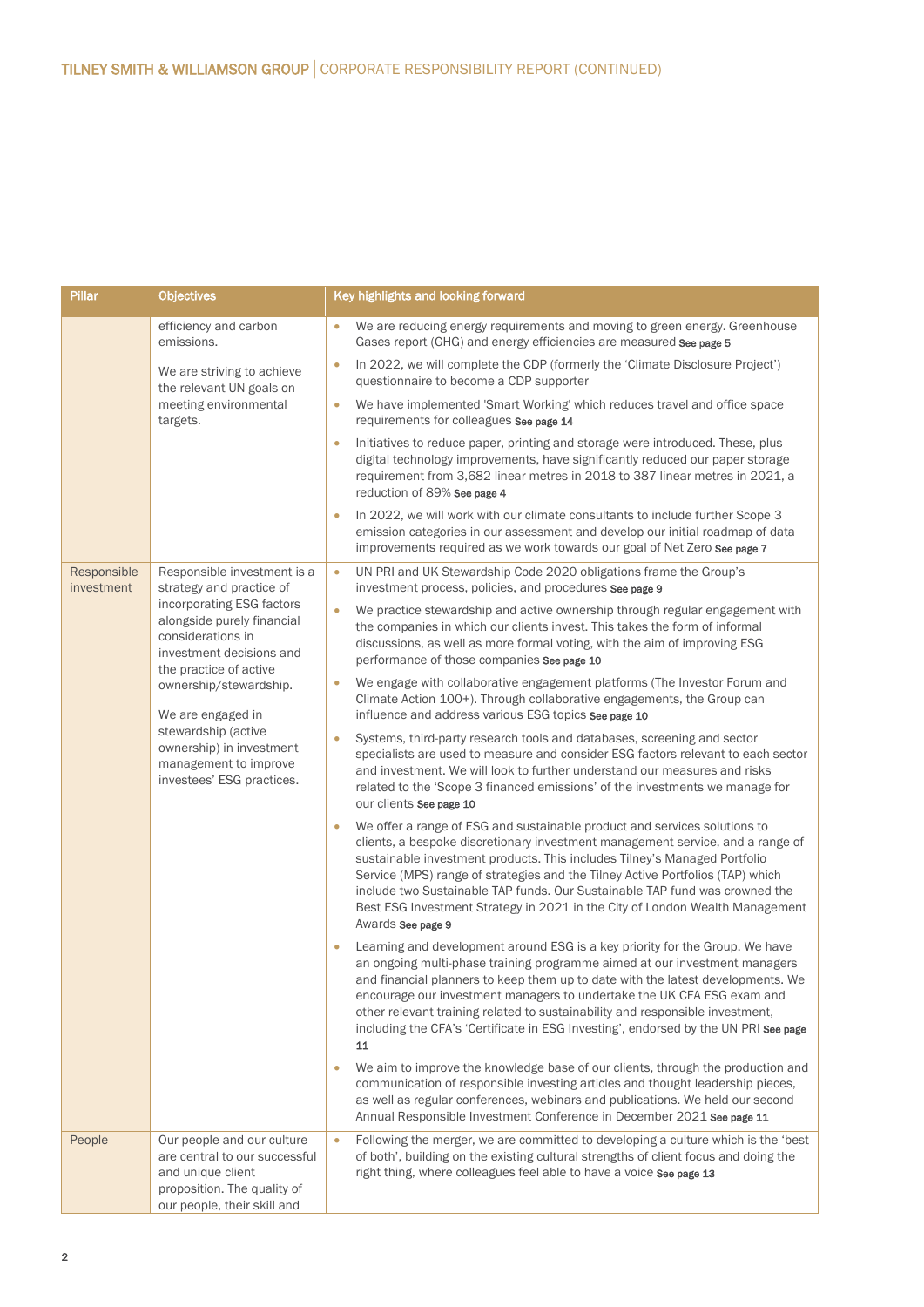| <b>Pillar</b>                          | <b>Objectives</b>                                                                                                                                                     | Key highlights and looking forward                                                                                                                                                                                                                                                                                                                                                                                            |                                                                                                                                                                                                                                      |
|----------------------------------------|-----------------------------------------------------------------------------------------------------------------------------------------------------------------------|-------------------------------------------------------------------------------------------------------------------------------------------------------------------------------------------------------------------------------------------------------------------------------------------------------------------------------------------------------------------------------------------------------------------------------|--------------------------------------------------------------------------------------------------------------------------------------------------------------------------------------------------------------------------------------|
|                                        | expertise and the trusted<br>long-term relationships they<br>build with clients, underpins<br>and sustains our success.                                               | We implemented our 'Smart Working' approach and have invested in digital<br>technology which allows our colleagues to communicate and work together more<br>effectively, wherever they are based with better planning of use of facilities See<br>page 14                                                                                                                                                                     |                                                                                                                                                                                                                                      |
|                                        | Our ability to attract and<br>retain a diverse pool of<br>talent is central to our<br>success. A competitive<br>reward model and colleague                            | We have a Diversity and Inclusion Committee. Our diversity and inclusion agenda<br>$\bullet$<br>aims are to ensure that colleagues of all backgrounds, life experiences,<br>preferences and beliefs, are respected and valued as individuals. We wish to<br>embed a culture that values and celebrates diversity. We participate in<br>programmes which support our diversity and inclusion strategy See page 14              |                                                                                                                                                                                                                                      |
|                                        | training and developments<br>is key, as is diversity and<br>inclusion and wellness, to                                                                                |                                                                                                                                                                                                                                                                                                                                                                                                                               | We have signed up to the Women in Finance Charter pledge for gender balance<br>$\bullet$<br>in financial services and have sought to improve gender diversity in both our<br>Financial Services and Professional Services businesses |
|                                        | ensure we attract and retain<br>the best talent.                                                                                                                      | $\bullet$<br>Our wellness agenda aims to ensure that we improve our colleagues' wellbeing<br>and organisational resilience. We have made available resources which supports<br>our colleagues' wellbeing. We have developed the skills to support<br>organisational resilience and wellbeing by providing training to colleagues. We<br>have encouraged conversations around wellbeing including mental health See<br>page 15 |                                                                                                                                                                                                                                      |
|                                        |                                                                                                                                                                       | We aim to ensure that we educate, recruit and retain a diverse workforce that<br>$\bullet$<br>reflects wider society and our client base. We invest in our people and our<br>colleagues regularly attend professional development courses, including ESG<br>training, and technical updates See pages 15 to 16                                                                                                                |                                                                                                                                                                                                                                      |
|                                        |                                                                                                                                                                       | Our remuneration strategy aims to reward outstanding client outcomes and<br>$\bullet$<br>experiences and attract and retain high performing colleagues. This year, we<br>outsourced recruitment to increase efficiency and eliminate bias in the hiring<br>process See page 16                                                                                                                                                |                                                                                                                                                                                                                                      |
| <b>Charities</b><br>and<br>communities | As a Group, we enable our<br>clients to invest responsibly,<br>and we adopt the same                                                                                  | The Group's corporate charitable objective is to improve diversity and inclusion in<br>$\bullet$<br>financial and professional services. This aligns with the Group's diversity and<br>inclusion policies See page 17                                                                                                                                                                                                         |                                                                                                                                                                                                                                      |
|                                        | approach to supporting our<br>local communities. We have<br>a wealth of talent and<br>experience within our<br>business and are keen to<br>share this by enabling our | This year, we committed to a three-year corporate charitable giving partnership<br>$\bullet$<br>with Impetus, an organisation which is transforming the lives of young people<br>from disadvantaged backgrounds. We donated £100,000 to Impetus and have<br>pledged to donate £100,000 annually for three years. We will also support<br>Impetus through pro-bono work and volunteering See pages 17 to 18                    |                                                                                                                                                                                                                                      |
|                                        | employees to gain further<br>personal and professional<br>development by getting<br>involved in community<br>projects and activities.                                 | Our colleague charitable support focuses on three key areas:<br>$\bullet$<br>a) Employee volunteering; b) Give-As-You-Earn (GAYE) through a payroll giving<br>scheme and c) Matched fundraising where we match our employees' fundraising<br>efforts with donations of up to £250 for an individual and up to £1,000 for each<br>team fundraising event See page 18                                                           |                                                                                                                                                                                                                                      |
|                                        |                                                                                                                                                                       | To support our colleagues' charitable endeavours by offering generous donation<br>$\bullet$<br>matching, the Group donates £50,000 a year to the Tilney Charitable Trust to<br>supplement the annual spend of the Trust. This year, the Trust donated £99,000<br>See page 18                                                                                                                                                  |                                                                                                                                                                                                                                      |
|                                        |                                                                                                                                                                       | We participate in several programmes which support our diversity and inclusion<br>$\bullet$<br>strategy, including the 'Girls Network', 'She Can Be' and the '100 Black Interns<br>Programme' See page 18                                                                                                                                                                                                                     |                                                                                                                                                                                                                                      |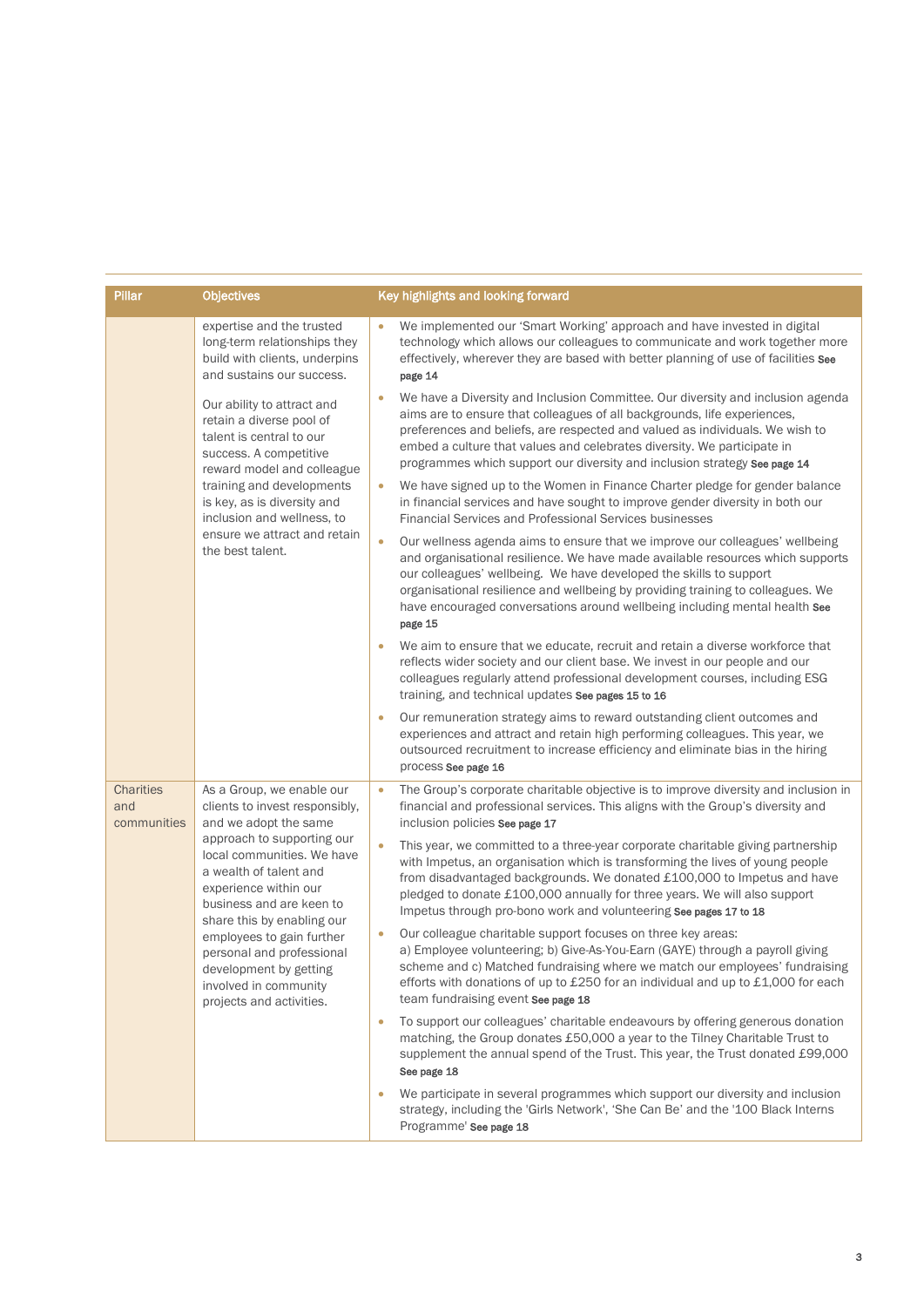# Environment

We are committed to managing our business in a sustainable way to minimise our impact on the environment. Our environmental impacts include waste (paper, recycling, plastics), water, biodiversity and deforestation, energy efficiency and carbon emissions. We are striving to achieve the relevant UN goals on meeting environmental targets. In December 2021, we set ourselves the goal of achieving Net Zero on our corporate operational emissions as soon as possible. We are supporters of the TCFD reporting framework and its recommendations.

We are pleased to include a Climate-Related Financial Disclosure Report on pages 20 to 28 and will further develop our governance, strategy, risk management, metrics and targets, as we work towards aligning with the TCFD requirements. We intend to report under the TCFD reporting framework for the year ended 31 December 2022.

Where we can, we are equipping our buildings to meet stringent environmental standards. When considering new offices, our selection processes consider the environmental impact of the building, the fit-out, as well as social and community aspects. As an example, please refer to 'Our buildings' on pages 6 to 7.

Environmental considerations are also embedded within our investment processes as well as our business operations. Further details on this can be found in the Responsible Investment section on pages 8 to 12.

# Why it's important

The impact of climate change has contributed to extreme floods, wildfires, droughts and storms in various parts of the world. Temperature records continued to be broken. Following the 26th UN Climate Change Conference of the Parties (COP26), further pledges were made by leaders around the world, to reaffirm the goal of limiting the increase in global temperature to well below 2°C (and if possible, under 1.5°C) above pre-industrial levels.

Organisations have recognised the part they play, and the impact climate change will have on their businesses and investments.

# **Governance**

The Environment pillar is headed by Andrew Baddeley, our Group Chief Financial Officer. Andrew is also a Board member and member of the GEC. Within the CRC, Andrew's role is to ensure that the environment is considered throughout the business in respect of its corporate operations, to lead and oversee the activities being undertaken to reduce our carbon footprint and to meet the Group's strategy of achieving operational Net Zero. He is supported in these activities by the CRC and the three other pillar heads, the Committee members and by senior management throughout the business.

# Activities during the year

As noted in last year's Annual Report, the operation of our offices and business travel are the primary sources of our corporate operational emissions.

This year, to reduce our carbon footprint, we have implemented many initiatives across the business, as follows:

- Fit-outs We commenced the sustainable fit-out of our new London head office and our new Birmingham office. Both buildings are rated BREEAM 'excellent' and there are 150 bike spaces, and no car park spaces at our new London offices. Further details about our sustainable fit-outs can be found on pages 6 to 7
- Green energy where we procure energy directly, we aim to ensure that all energy is from renewable sources supported by Renewable Energy Guarantees of Origin (REGO). Where energy is supplied by our lessors, we will work with them to influence their sustainable selection of energy suppliers
- Sensor and LED lighting our new offices will be fitted with sensors and LED lighting
- 'Smart Working' this enables colleagues to partially work from home and partially in the office, reduces travel and has allowed us to reduce our office space utilisation. Over time, this will help us to reduce our overall space requirement. At the end of 2021, across offices in 27 towns and cities, we occupied 327,665 square feet (2020: 355,561 square feet), a reduction of 7.8% office space
- Paper usage, printing and paper storage this year we successfully implemented our new Document Management Scheme (DMS) for Professional Services in our Guildford office and are rolling this out to our other offices. This, plus digital technology improvements, have significantly reduced our paper storage requirement from 3,682 linear metres in 2018 to 387 linear metres in 2021, a reduction of 89%
- Paper usage and clients we supported and enabled more clients to adopt paperless reporting and enhanced the content available on our secure online client portals 'MyTilney' and the Smith & Williamson client portal. Where we have obtained their permission, we communicate with clients electronically
- Corporate travel we continue to promote and support sustainable transport policies such as cycle-to-work and season ticket loans. Our Smart Working approach, video conferencing and online team working solutions have also served to reduce the requirement to travel and optimise our office space utilisation.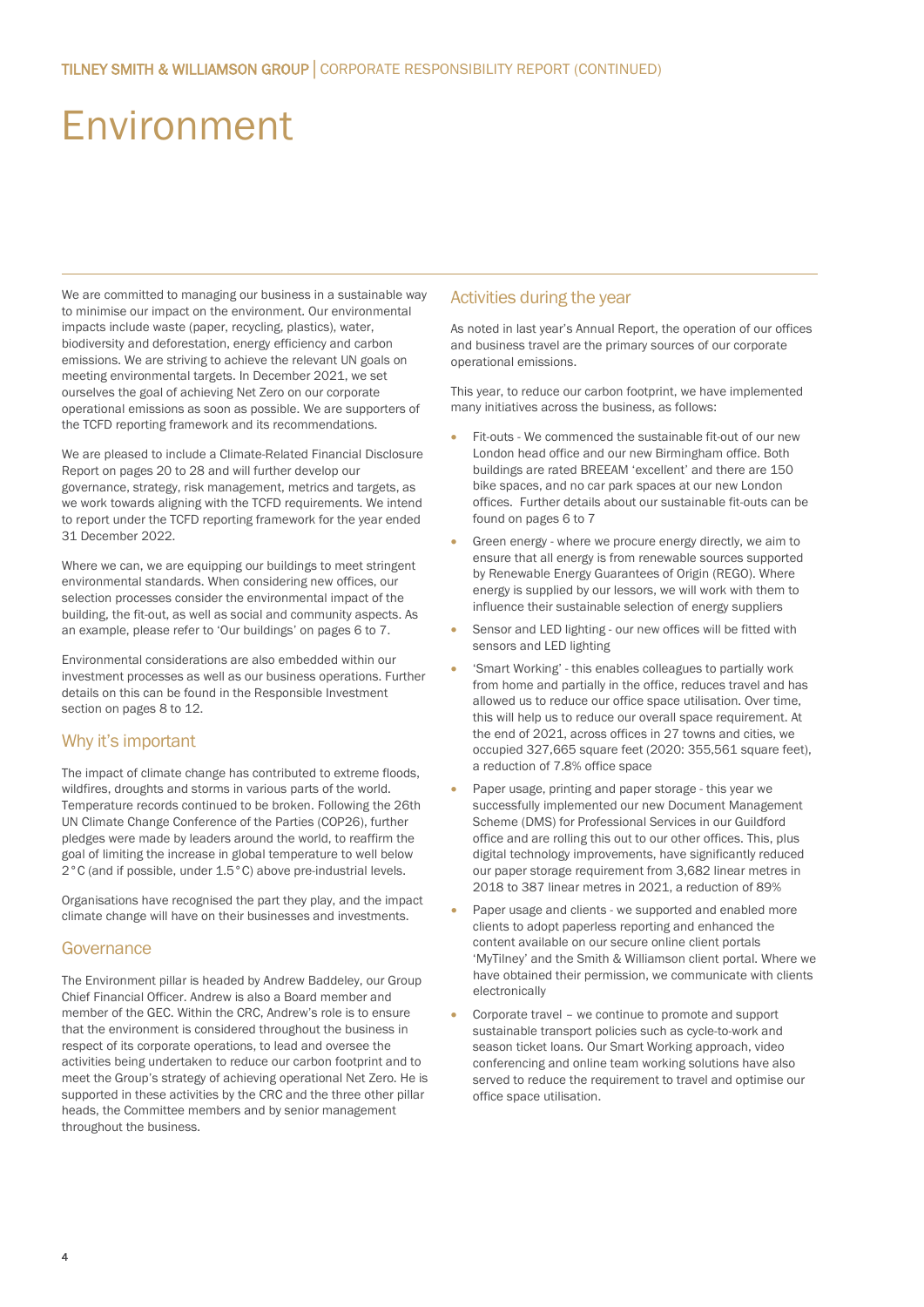# Greenhouse Gas (GHG) Emissions

As a UK incorporated, large organisation, Tilney Smith & Williamson is required to report its UK energy and greenhouse gas (GHG) emissions information.

The table below summaries the energy consumption and GHG emissions for the Group for the year ended 31 December 2021, measured in metric tonnes of carbon dioxide equivalent (tCO2e), along with the combined data for the previous year. Please see note 50 for a list of the companies included in the Tilney Smith & Williamson Group.

|                                      | tCO <sub>2</sub> e | tCO <sub>2</sub> e |
|--------------------------------------|--------------------|--------------------|
|                                      | 2021               | 2020               |
| Energy consumption used to           |                    |                    |
| calculate emissions, kWh             | 7,699,130          | 9,194,866          |
|                                      |                    |                    |
| Scope 1                              |                    |                    |
| Emissions from combustion of gas     | 287                | 523                |
| Emissions from combustion of fuel    |                    |                    |
| for transport purposes               |                    | 5                  |
|                                      | 287                | 528                |
| Scope 2                              |                    |                    |
| Emissions from purchased electricity |                    |                    |
| (location-based)                     | 1,218              | 1.280              |
| Scope 3                              |                    |                    |
| Emissions from business travel in    |                    |                    |
| rental cars or employee-owned        |                    |                    |
| vehicles, where company is           |                    |                    |
| responsible for purchasing the fuel  | 97                 | 115                |
| Total gross (Scope 1, 2 and 3, as    |                    |                    |
| above)                               | 1,602              | 1,923              |
|                                      |                    |                    |
| Intensity ratio: tCO2e / FTE         | 0.58               | 0.60               |

As a result of the pandemic, we have seen continued reductions in electricity (down 5%) and business travel (down 16% since last year and 71% since before the pandemic) which has resulted in a decrease in our emissions intensity ratio. The Group no longer provides company cars to colleagues. When comparing metrics to non-pandemic years, the decrease in business travel, along with reductions in office electricity consumption and gas use, are common trends across most organisations.

We have used the main requirements of the Greenhouse Gas Protocol to calculate our emissions. We have reported on all the

emission sources required under the regulations. These sources fall within the Group, with an operational control approach being followed when defining our organisational boundary. We do not have responsibility for any emission sources that are not included in our consolidated statement. Where necessary due to the unavailability of meter readings, some energy consumption has been estimated using direct comparisons and pro-rata extrapolation. We have used the HM Government Environmental Reporting Guidelines (March 2019) and emission factors from UK Government's GHG Conversion Factors for Company Reporting 2021 to calculate our emissions. The intensity ratio has been calculated based on the Scope 1 and 2 emissions compared to full-time equivalent heads. This is comparable to the measure used in prior years and is considered to be the most relevant for a people-based business such as ours.

Scope 1 emissions are direct emissions from fuel used in company-owned vehicles and from gas used for heating in our offices. Scope 2 emissions are associated with our consumption of purchased electricity, heat, steam and cooling. The only Scope 3 emissions included above relate to the consumption of fuel used for company transport.

In the coming year, we will work with our climate consultants to evaluate and include further Scope 3 emission categories in our assessment (excluding financed emissions). The responsible investment team will also be undertaking work on understanding and setting a strategy to measure 'financed emissions' of the investments we manage on behalf of our clients.

#### Energy Efficiency

In addition to our partnership with our climate consultants, our Mechanical Electrical Plumbing (MEP) service partner for the Group provides an additional layer of energy use monitoring and reporting by providing the following:

- A year-by-year comparison of our monthly energy consumption and cost
- Reporting on building operation approach, controls of central plant identifying notable variance from the commissioned performance of equipment or systems
- Benchmarking of each office energy performance against CIBSE's TM46 published benchmarks
- Identifying energy saving opportunities by each office location.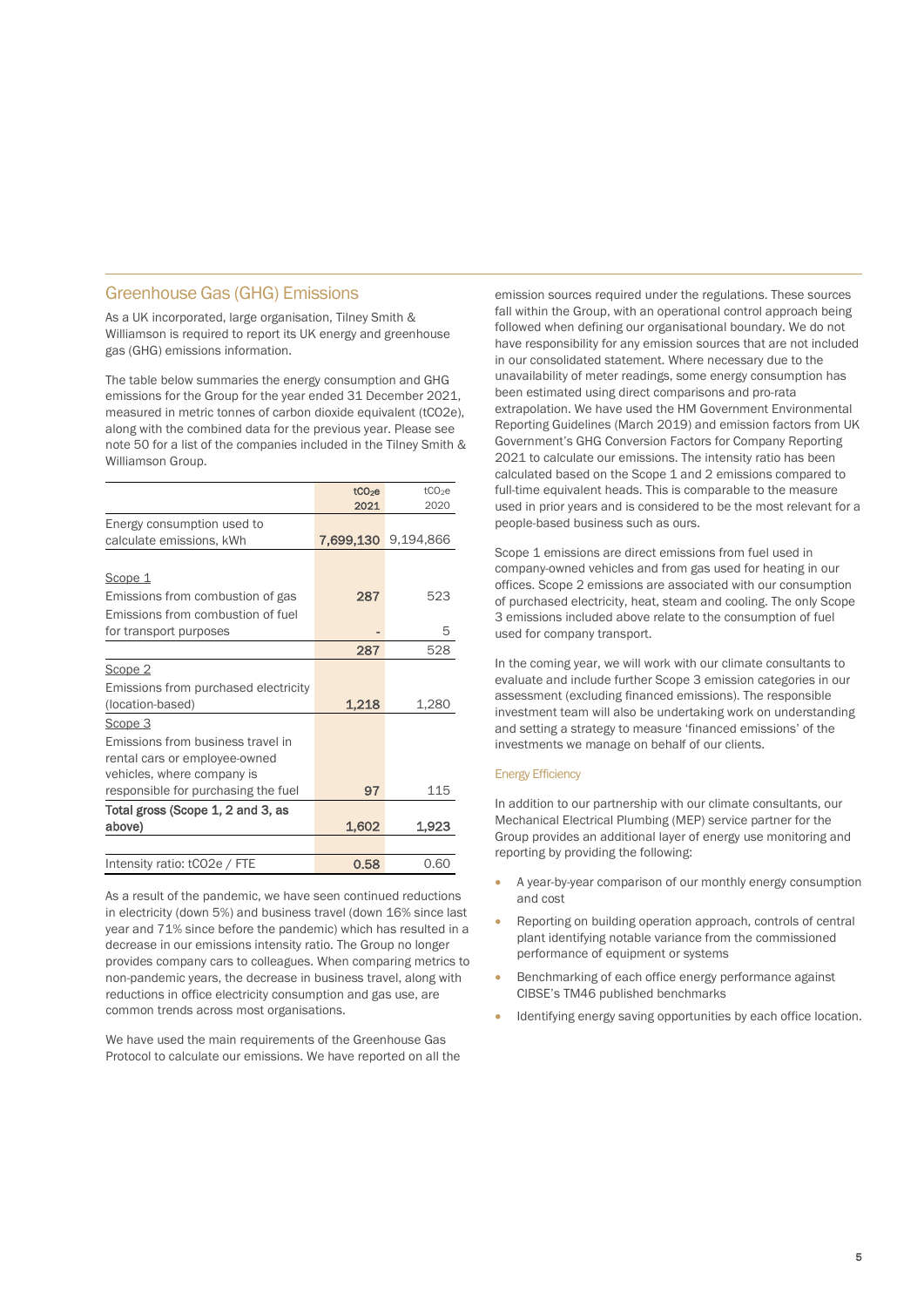## Our buildings

### New head office - Gresham Street

As disclosed in last year's Annual Report, we entered into a lease agreement for our new headquarters at 45 Gresham Street in the City of London and look forward to moving there between spring and summer of 2022. This is a great opportunity to further integrate the two legacy businesses into one as we relocate into a new head office location.

We are proud to announce that the Gresham Street development achieved a BREEAM 'Excellent' rating, awarded in July 2021.

BREEAM is the world's leading sustainability assessment method for [master-planning](https://breeam.com/discover/technical-standards/communities/) projects, [infrastructure](https://breeam.com/discover/technical-standards/infrastructure/) and [buildings.](https://www.breeam.com/discover/technical-standards/) The BREEAM certification process looks at the project or buildings asset's environmental, social and economic sustainability performance, using standards developed by the Building Research Establishment (BRE). This means that BREEAM rated developments are more sustainable environments that enhance the wellbeing of the people who live and work in them and help protect natural resources.

#### Sustainable fit-out of refurbished building - Gresham Street

Refurbished office buildings cut the carbon footprints of everyone who occupies them. The refurbished office will save 6,660 tonnes of CO2 over its lifetime, compared with a new building. That's equivalent to the carbon footprint of over 1,200 people in the UK.

The Gresham Street building has many features which will help to reduce our emissions. Some of these features include:

- The air handling units for the building benefit from thermal wheel heat recovery which improves energy efficiency by 70%
- A high efficiency cooling tower which utilises 78% less fan power compared to a traditional cooling tower
- A 735 square metres sedum (green) roof for biodiversity
- Sensor LED lighting throughout the building to minimise lighting energy requirements
- An accessible bike storage area for 150 bicycles in the basement and no car parking spaces.

#### Environmental impact of fit-out of our office space - Gresham Street

When considering the fit-out, we wanted to ensure that environmental considerations were built into the contract for our new head office. Three supply phases of a fit-out project were identified by our facilities management team. These were:

• the design and build of the fit-out works

- the supply of furniture for the new office
- the move and waste management before, during and after the move.

Our procurement evaluation criteria for Gresham Street were matched to our high sustainability requirements.

### Fit-out contractor (Tier1 Contractor)

The overarching requirement was for a commitment to Net Zero carbon emissions for all construction activity on completion, covering both operational energy and water use. An online data capture system is in use to record every element of the environmental impact of the project. Waste removals are also tracked to calculate waste diversion. This data captured is updated and verified.

A summary of the key initiatives and targets agreed with the contractor to meet the Net Zero emissions for the refurbishment target, and being measured throughout the project, are:

- Carbon the contractor is using renewable energy supply on site and no diesel and will offset any remaining carbon emissions with Gold Standard offsets
- Waste contractors attend waste minimisation workshops to discuss best practice for waste reduction and waste is being audited to ensure compliance
- Waste diversion from landfill waste segregation is ensured at the waste destination. Currently the project is achieving 98% diversion from landfill
- Training compulsory courses held include sustainability courses with an over 90% completion rate to date
- Biodiversity there are targets to create green space equal to 10% of the offsite floor area. The contractor is offsetting our carbon, through tree planting and other sequestering projects, and has planted 30 trees through the Trees for Life organisation
- Ethical Sourcing materials are 100% responsibly sourced and all contractors on site have signed up to the Supplier Ethical Data Exchange (SEDEX)
- Social value and volunteering all the contractor's staff were required to complete a volunteering day in 2021, to support the local community, in the name of the Group.

The fit-out is now well on the way to completion. Progress is monitored monthly, including the sustainable aspects of the project.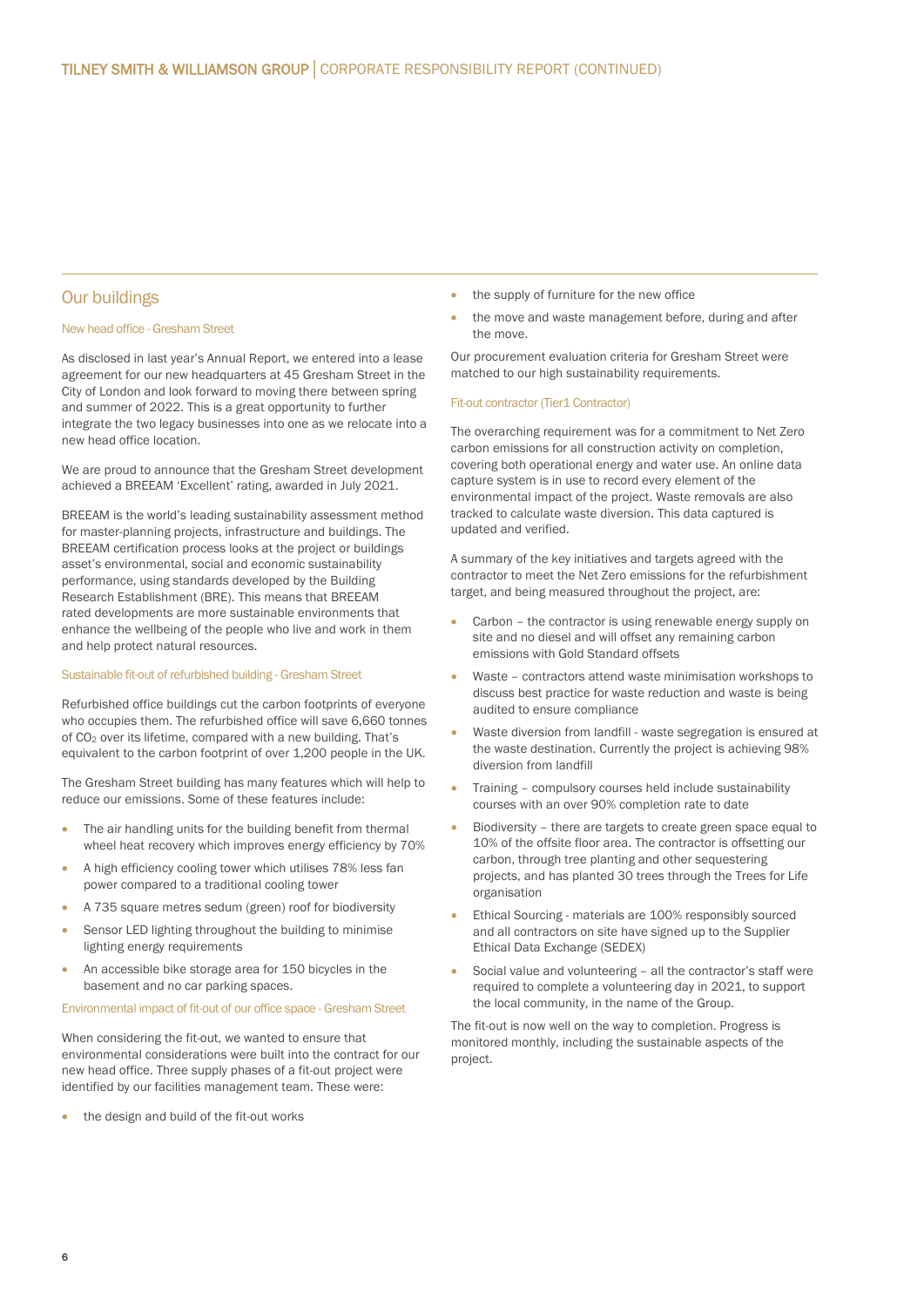#### New office furniture

The furniture for our new offices is being sourced from a specialist IS0 14001 accredited furniture supplier with a strong commitment to sustainability and environmental management.

#### Move and waste generated by move

For our office move and clearance of existing offices in 2022, we have partnered with a commercial relocation company, located within 10 miles of our offices, to minimise the environmental impact of transportation.

The supplier re-uses move equipment (skates, trolleys, crates, etc) to reduce packaging and waste. The company also specialises in re-using furniture, wherever possible, by providing a remanufacturing and refurbishment service. Additionally, the company provides a technology clearance service and will clear and reconfigure items, some of which will be donated to schools, charities and social enterprises.

The selected supplier for the move operates a waste management system and will ensure that waste generated by the move will be sorted and sustainably re-used, where possible.

#### New office - Birmingham

As we seek to reduce our footprint by reducing our occupied space, we will also be combining our two Birmingham offices into one new location.

We are progressing with the sustainable fit-out of this office.

Our new Birmingham office building has a BREEAM 'Excellent' rating. Additionally, we have also recently been informed that this building has achieved an Energy Performance Certificate (EPC) rating of 'A' and is the only building in Birmingham City Centre to have done so.

## Looking forward

We look forward to moving into our new sustainable offices in 2022. This will help to further reduce our operational carbon footprint.

Other activities planned for the coming years, following our announcement in December 2021 on our commitment to Net Zero, are summarised below.

- We will continue to make environmental improvements in our existing offices by opting for green energy suppliers, rolling out LED and sensor fit-outs and auditing our high consumption hardware to develop a strategy to address this
- We will review our policies to ensure that ESG and sustainability is embedded in our approach and will develop our over-arching environmental policy
- We are developing and will roll out supplier questionnaires relating to ESG, initially to our main suppliers, to evaluate their ESG considerations and emissions. We will evaluate our findings before extending to all our suppliers in due course
- We continue to work with our climate consultants to evaluate and include further Scope 3 emission categories in our assessment and work on our initial roadmap of data improvements required, as we work towards our goal of Net Zero
- To demonstrate our commitment to reducing our GHG emissions, we will be completing the CDP questionnaire to become a CDP supporter
- We will continue to keep abreast of the many developments and guidance around achieving Net Zero, Science based Target initiatives (SBTi), new Sustainability Disclosure Requirements (SDR) regime, the continuing progress on UK Green Taxonomy and further guidance on aligning with the **TCFD**
- We will further develop our strategy, risk management and metrics as we further align with the TCFD in the year ahead
- We will keep our colleagues updated via our intranet and other communication channels and offer training and updates on Corporate Responsibility and ESG
- We will support further training in ESG and sustainability issues and expand the knowledge base across the Group as ESG is embedded within our approach.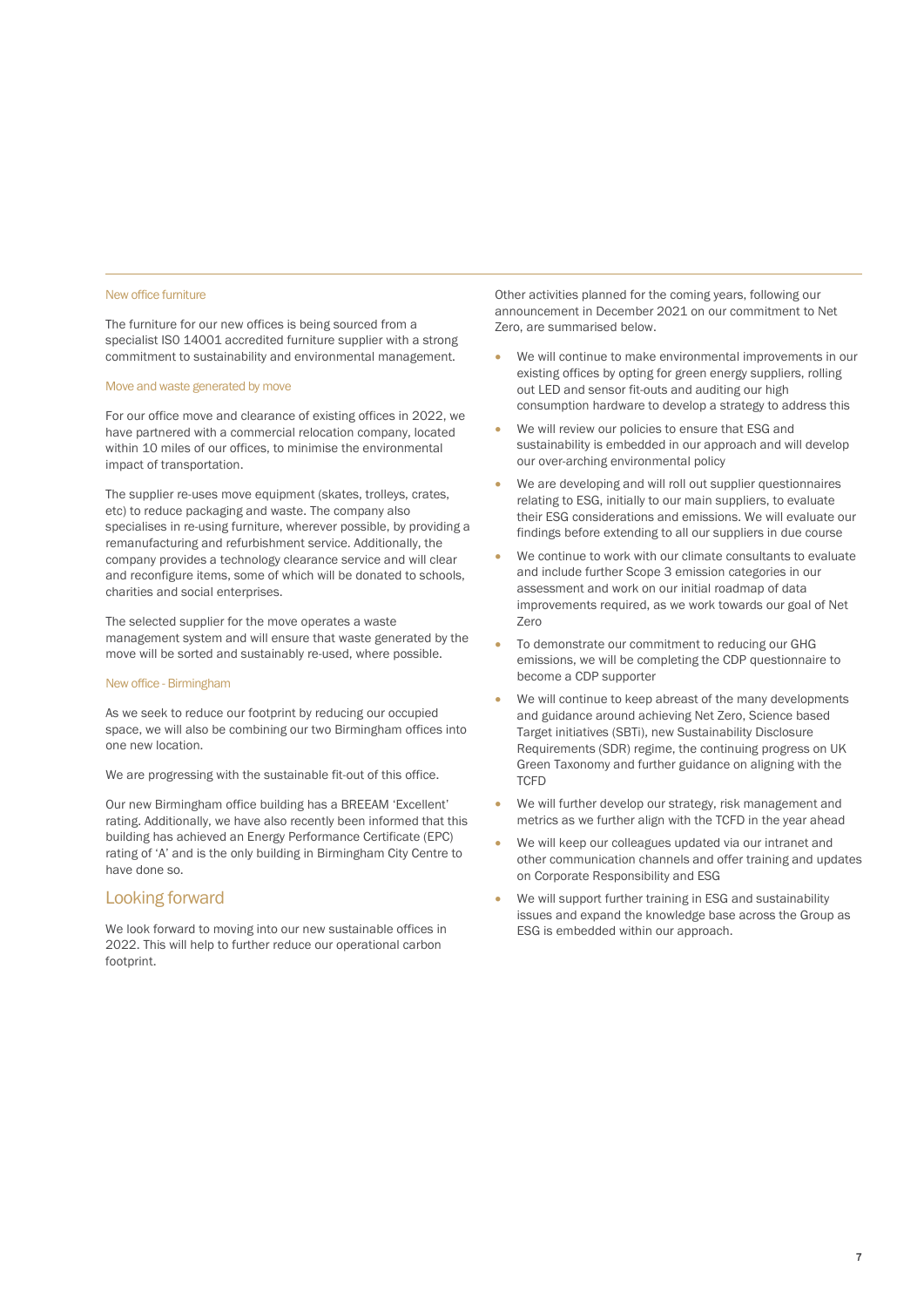# Responsible Investment

Responsible investment is about incorporating consideration of environmental, social and governance (ESG) factors into the way we invest our clients' assets, alongside purely financial considerations, combined with the practice of active ownership/stewardship.

As responsible investors, we are engaged in the stewardship of the businesses we invest in on behalf of our clients. We use our influence as shareholders to improve investee companies' own ESG practices and performance. We do this by engaging (directly and collaboratively) with companies where we have material shareholdings and by voting at shareholder meetings. As good stewards of our clients' capital, we seek to encourage better business practices which will both enhance value and reduce potential risks as well as increasing the impact of holding those investments on the both the environment and wider society.

The Group exercises its fiduciary duties for all clients as a responsible investor. Although we do not impose our own ESG views, all clients benefit from our integrated approach to responsible investment and our stewardship of their capital.

# Why it is important

Responsible investment is an important principle for the Group and will play an increasing part in setting an agenda which considers ESG impact, policies, measures and metrics.

We are at the forefront of responsible investment within the UK wealth management industry and are deeply committed to being a good steward of our clients' capital. ESG factors can have a significant impact on the long-term financial performance and risk profile of investments, both positively and negatively, therefore we have integrated consideration of these factors as a core component of our investment approach.

We believe that companies with high standards of governance and corporate behaviours, sustainable business models and which make a positive contribution to the communities they serve and operate within are less risky long-term investments.

Our investment process has traditionally had a bias towards wellmanaged companies with sustainable business models.

### Governance

Please refer to our Responsible investment Governance Chart on page 21.

The Board has delegated authority to the Financial Services Executive Committee (FSEC) for the oversight of the Group's investment process and client outcomes.

John Erskine, the Chief Investment Management Director, leads the Responsible Investment pillar within the CRC. He is also a member of the GEC, a member of FSEC as well as Chair of the Financial Services Risk, Oversight and Operations Committee (FS ROOC) and he reports to the Board on a quarterly basis.

FSEC has delegated authority to the Investment Process Committee (IPC) to manage and develop the investment process, including investment risk. FSEC receives monthly reports and recommendations from FS ROOC, to which it has delegated the oversight of client outcomes and operational matters for the investment management and financial planning business units.

The IPC has appointed the Stewardship and Responsible Investment Group (SRIG) to oversee the Group's approach to responsible investment. Governance of the Group's investment process, and SRIG's role within it, is shown in the Responsible investment Governance Chart.

SRIG comprises a range of investment managers from across the business and includes representatives of the Stewardship and Responsible Investment team (SRI), Compliance, Investment Risk and Regulatory Developments. The SRI team provides operational support to SRIG.

SRIG normally meets monthly and reports to the IPC. The IPC reports to the FSEC which reports to GEC and CRC monthly.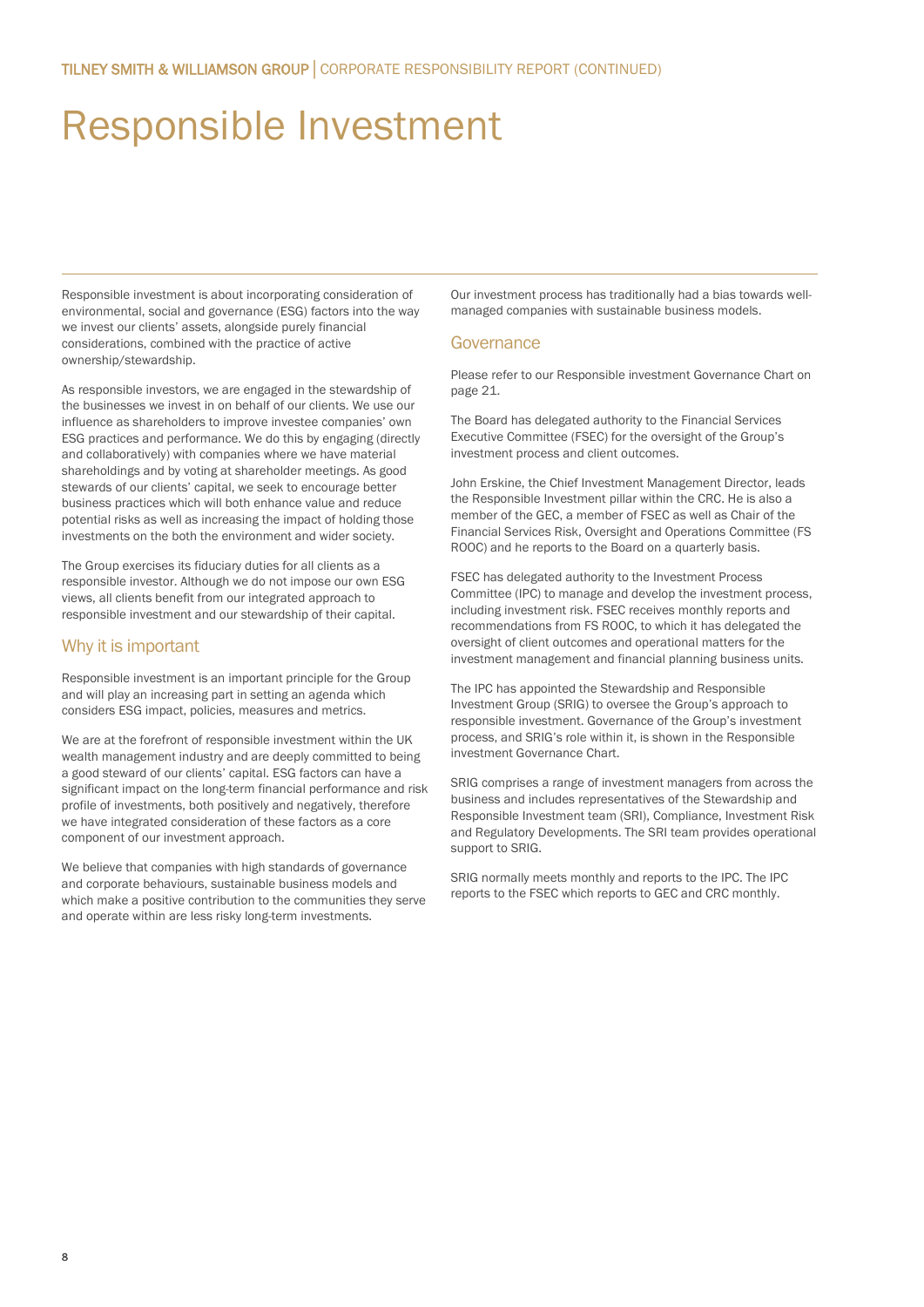# Activities during the year

#### **Governance**

During the year, changes in governance were made to fit in with the new group structure and the integration of activities. The structure on page 21 was adopted as a result.

SRIG is an important part of the Group's responsible investment approach. SRIG's primary objective is to ensure that ESG and regulatory requirements are fully embedded throughout the investment process. To manage active stewardship, SRIG works closely with the other committees including asset allocation, fixed interest, equity and the collectives' committees. SRIGs' activities include managing voting and engagement, training colleagues and ensuring that the Group remains at the forefront for responsible investment in our sector. SRIG is also responsible for identifying investment risks related to ESG.

The SRI team provides operational support to SRIG. They are responsible for the day-to-day management of responsible investment and for maintenance of our internal responsible investment hub. They are part of the front office where they provide advice and assistance to investment managers as the first point of contact for anything relating to responsible investment.

#### UN PRI & UK Stewardship code 2020

### UN PRI

Tilney and Smith & Williamson are signatories of the UN PRI.

Smith & Williamson became a signatory to the UN PRI in October 2018, and Tilney become a signatory in July 2020.

#### UK Stewardship Code 2020

Smith & Williamson made an application for the new 2020 Stewardship Code in October 2021, having been a signatory of the 2012 Stewardship Code. We are awaiting the outcome of that application, which we expect to receive by March 2022.

Following the merger in 2020, great strides have been made in integrating the investment hierarchy, policies and combining the custody and investments systems onto one platform. We expect to be in position to submit a combined Stewardship Code application for the whole Group shortly.

These obligations frame the Group's investment process, policies, and procedures to help manage conflicts of interest, pursue an active voting policy and monitor the companies in which we invest.

#### Our Sustainable Investment Products and Services

We offer our clients a broad range of ESG and sustainable product and services solutions. Our discretionary portfolio management service applies a responsible investment approach to all our client portfolios based on our standard investment strategy, which integrates ESG factors into our investment decisions and stewardship actions.

We also offer clients a bespoke investment management service, upon request. Portfolio solutions are tailored according to individual client needs and preferences, including screening for positive and negative ESG attributes and restrictions, best in class investments for securities with higher ESG ratings, investments with sustainable themes, and responsible collective investments.

Client preferences and regulatory requirements are evolving quickly, and we continue to expand the resources available to meet these emerging challenges.

### Tilney Active Portfolios & Sustainable Managed Portfolio Services

Our range of sustainable investment products and services is outlined below:

We offer a Sustainable Managed Portfolio Service (SMPS). This is a UK-based range of strategies, which celebrated its' tenth anniversary since its inception in September 2011. The SMPS range provides financial advisers with access to a suite of sustainable discretionary investment management strategies to cater for different client risk and return objectives. The Group also launched a separate Sustainable MPS strategy in October 2021.

We also manage the Tilney Active Portfolios (TAP) range. TAP is a series of unitised fund-of-funds, which includes the Tilney Sustainable Portfolios. The original Sustainable TAP fund is classified as an Article 8 product under the EU Securities Finance Disclosure Regulation (SFDR), as the fund "promotes environmental and social characteristics". It was crowned the Best ESG Investment Strategy in 2021 in the City of London Wealth Management Awards. During the year, this fund was renamed as the Tilney Sustainable Cautious Portfolio.

In December 2021, we also launched the Tilney Sustainable Adventurous Portfolio, a further addition to the TAP range. This fund is managed on a similar basis to the Sustainable Cautious fund but is aimed at retail investors seeking a long-term growth focused portfolio of investments which demonstrate strong ESG and sustainability credentials, with a marginally higher risk profile than the Sustainable Cautious fund.

The TAP Sustainable Portfolios and SMPS use both positive and negative screening, with ethical and sustainable objectives as part of their core investment thesis and fund selection criteria. Their investment approach focuses on funds with sustainability themes which actively engage and invest in companies that operate in those areas. These sustainable portfolios also aim to avoid investing in companies with products or services that have a negative environmental or social impact.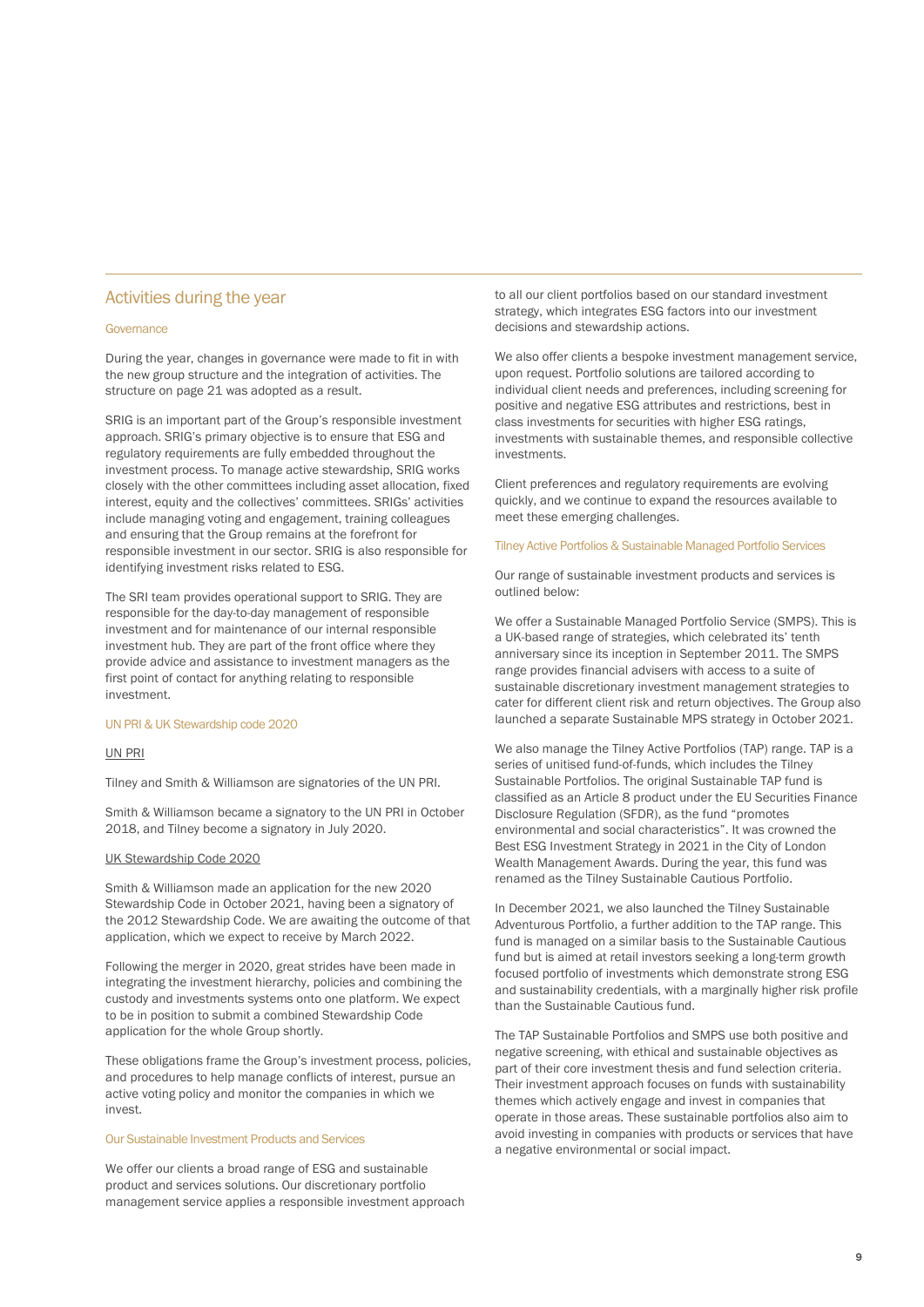#### Stewardship and engagement

As defined by the UK Stewardship Code 2020, stewardship is the responsible allocation, management and oversight of capital to create long-term value for clients and sustainable benefits for the economy, the environment and society. Stewardship is therefore a term closely linked with the practice of engagement or active ownership.

We practice stewardship and active ownership through regular engagement with companies. This takes the form of informal discussions, as well as more formal voting and collaborative engagement, with the aim of improving ESG performance of companies.

Our sector specialists, a cohort of approximately 80 in-house research analysts covering multiple sectors, regularly interact with brokers, company management teams, and investor relations representatives.

#### Voting policy

Smith & Williamson's voting policy can be found on the stewardship and responsible investment section of its external website. This is built from the firm's experience of engagement with companies, as well as the expertise of sector specialists and investment managers, which allows more nuanced judgements than the rules-based approach provided by proxy voting advisers. Additionally, every team has access to a database of voting recommendations and can provide clients with personalised voting records on demand.

Following the merger, our investment management and Digital Technology and Systems (DTS) teams are working to integrate the Tilney Smith & Williamson custody and investment systems to ensure that our voting and stewardship policies are applied consistently across the Group. In November 2021, the first tranche of the legacy Tilney assets under management were migrated on to the in-house custody platform with plans for a further tranche to be transferred by spring 2022 and most of the remaining assets to move by autumn 2022.

All voting activity is made publicly available each quarter and the Group's voting and engagement activity is published in the Annual Stewardship and Responsible Investment Report.

Since we began voting in November 2018, we have voted in over 2,419 company meetings and actively engaged with over 444 companies on their resolutions, up to 31 December 2021.

2021 has been a record year in terms of the number of company meetings voted in and engagement letters sent on resolutions since we started voting; we voted at 845 meetings (2020: 765) and sent 163 engagement letters (2020: 141).

#### Collaborative engagement

The Group is a member of collaborative engagement platforms to amplify the impact it can make by working with other investors. Through collaborative engagements, the Group can influence and address various ESG topics, wider themes and work with industry peers. We are members of:

- *The Investor Forum*: a community interest company set up by institutional investors in UK equities. The forum helps investors to work collectively to escalate material issues with the Boards of UK-listed companies
- *Climate Action 100+:* an investor-led initiative to ensure the world's largest corporate greenhouse gas (GHG) emitters take necessary action on climate change. We are part of a working group engaging with one of the world's 100 largest GHG emitters. This UN-supported engagement group has been hugely important in encouraging disclosure of GHG emissions and commitments to reach Net Zero.

#### Systems and ESG research tools

Last year, Tilney Smith & Williamson introduced a new investment management, custody and settlement technology system. This will be a key building block on which the responsible investment process and client sustainability preferences are fully integrated within portfolios in the years to come.

We use third-party research tools and databases to provide our investment managers with core ESG data to assist in measuring ESG factors and sustainability risks.

This is now available to all Group investment managers via the ESG champions in each investment team, which will enable us to capture third-party ESG data required to measure and manage our ESG risks in portfolios and meet pending EU SFDR and UK TCFD regulatory reporting requirements.

Our third-party research tools enable investments and portfolios to be mapped to the 17 Sustainable Development Goals (SDGs) and provide useful analysis regarding the rating for each element of the environmental, social or governance rating.

Where clients have ethical or other criteria, we have access to a product which allow portfolios to be screened for exposures. It allows for positive screening towards companies with a high or improving ESG scores and includes best-in-class portfolios and low carbon portfolios. This reporting tool may also be used to provide clients with the carbon footprint of their portfolios, upon request.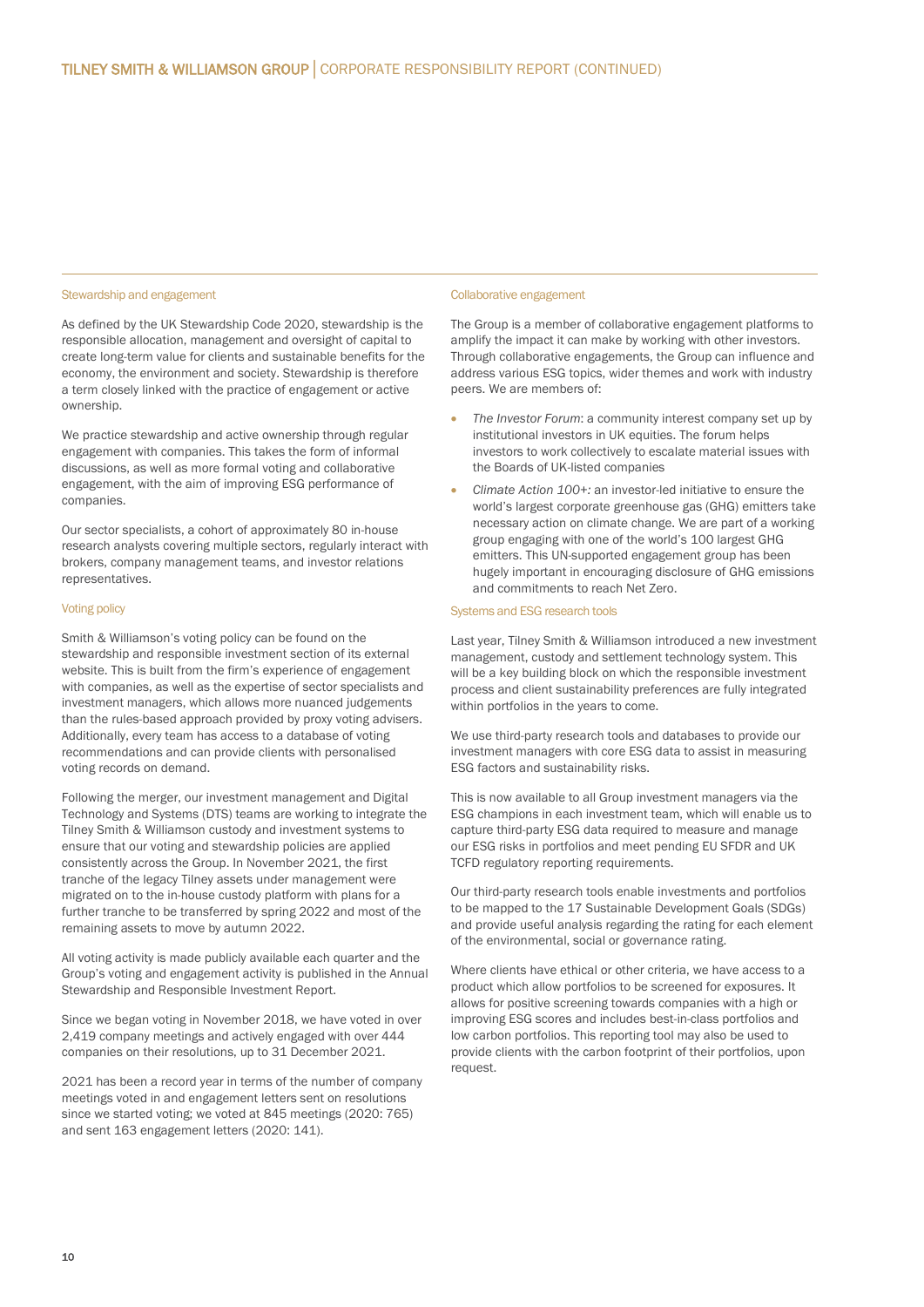## Sector specialists

Our sector specialists play a fundamental role in enabling us to exercise our duty as responsible investors, ensuring that the highest standards of governance are met and that ESG factors are given due consideration. They conduct in-depth research into UK and overseas equities and collective funds and use third-party research (including research analyst and research tools), some primary research and have many company meetings each year. They identify the most important ESG factors (typically the most significant 3 to 5) for the sector in which the company or fund operates and evaluate the short, medium, and long-term impact of ESG factors on performance.

Our Collectives funds fall into three categories: Green Tick funds, Responsible/Sustainable funds, and all other funds. All collective funds are subject to ESG-related due diligence regardless of their category.

#### Asset allocation, Investment Risk, and ESG integration

The Asset Allocation Committee (AAC) considers the growth of ESG investing to be a strong long-term theme that will have capital allocation impacts across different sectors and industries. This consideration is integrated into the advice provided to sector teams and into the coverage lists of securities and funds, alongside traditional financial metrics.

ESG factors are well integrated into the assessments of risks by sector specialists and consideration in portfolio construction for our equity and collective portfolios. We continue to enhance our capability to integrate ESG considerations for other asset classes, e.g., fixed income, alterative assets (such as real estate and infrastructure assets) and structured products.

#### Training and Education

Responsible investment and the growth in ESG products and services is rapidly evolving.

All members of the Board, senior executives and department heads receive induction and ongoing training on stewardship and responsible investment each year.

As part of our ESG integration roll-out, we provide training to investment managers and sector specialists on ESG topics.

Learning and development around ESG is a key priority for the Group. There is a three-stage mandatory training programme for all client facing investment professionals, plus sector by sector training each year. We encourage our investment managers to undertake the CFA's Certificate in ESG Investing exam endorsed by the UN PRI, and other relevant training related to sustainability and responsible investment.

#### Client ESG Knowledge Sharing

Additionally, we aim to improve the knowledge base of our clients, through the production and communication of responsible investing articles and thought leadership pieces, as well as regular conferences and webinars. Our responsible investment publications can be found on the external facing Stewardship and Responsible Investment section of our website and are regularly communicated to our clients.

We held our second annual Responsible Investment Conference in December 2021. Topics covered in conferences, seminars, and articles ranged from 'Navigating the Green Maze', Sustainable Investments, UN Sustainability Development Goals (SDG), Climate change, and COP26, through to forthcoming global accounting changes and impact measurement. We look forward to hosting further events in the years ahead for our clients, colleagues and financial intermediaries.

#### Policies

We maintain a series of policies under the overarching structure of our responsible investment policy statement, supported by our Investment Process Manual (an internal document). The policies which support responsible investment and stewardship activities are disclosed on the responsible investment section of our website. These relate to our:

- Responsible Investment Policy
- Voting Policy
- SRD II Engagement Policy
- Conflicts of Interest Policy
- Sustainability Disclosure Policy.

The policies are reviewed annually unless there is a regulatory change requiring an earlier update.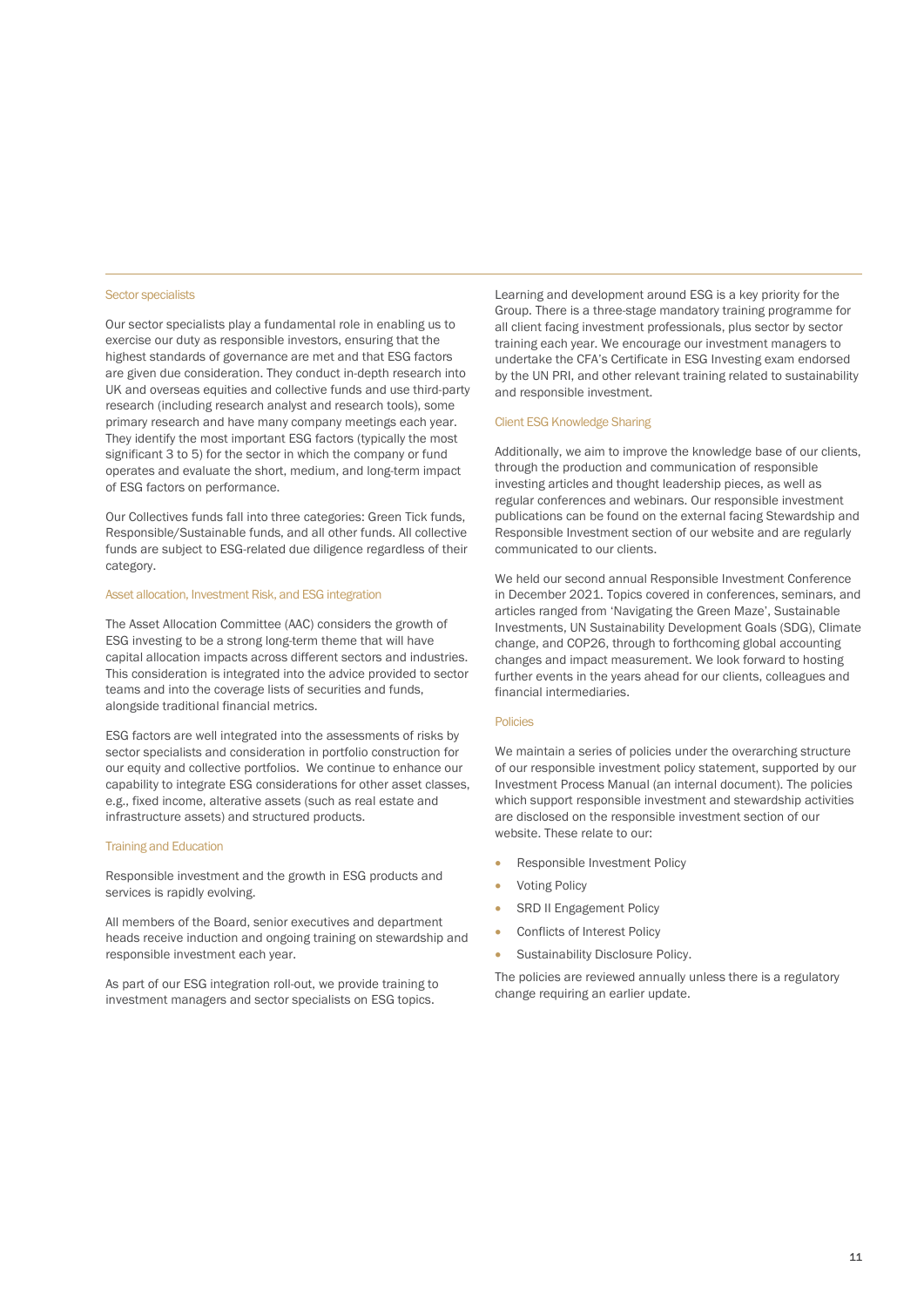#### Memberships and awards

We are signatories of the UN PRI and Smith & Williamson made an application for the new 2020 Stewardship Code (see page 9). In 2021, we submitted our data to the UN PRI on behalf of both legacy businesses. Due to issues with their new reporting tool, the UN PRI are still working on our Assessment Reports which they aim to do publish by the end of June 2022.

We expect to be in a position to submit a combined stewardship code application for the whole Group shortly.

In addition, the Group is an active participant in industry working groups for sustainability-related initiatives and is a member of the following bodies:

- The Investment Association
- Personal Investment Management and Financial Advice Association (PIMFA)
- The Investing and Saving Alliance (TISA).

Over the year, we contributed to some of the above industry associations responses to the UK FCA's consultation process. These included proposals for the mandatory adoption of TCFD for asset managers and the FCA's discussion paper on the development of Sustainability Disclosure Requirements for sustainability labels and classification of UK financial services products and services.

As noted above, the Group is a member of the following collaborative engagement platforms:

- The Investor Forum
- Climate Action 100+.

The Tilney Sustainable Cautious Portfolio was awarded the Best ESG Investment Strategy at the 2021 City of London Wealth Management Awards.

# Looking forward

We recognise that ESG factors matter and are important to all our stakeholders. We will continue to embed ESG into our processes, policies, strategy and decisions making.

Further activities planned for the coming years are summarised below.

- The integration of the legacy Tilney and legacy Smith & Williamson custody and investment systems followed by completion of the alignment of all legacy investment policies to Group policies. This is expected to be completed in 2022
- Following completion of the above, a combined UK Stewardship Code application for the Group will be submitted, together with a combined submission for the UN PRI's next reporting cycle
- We are working towards compliance with the FCA's mandatory TCFD reporting requirements and are updating our client portfolio level and fund reporting to meet these new obligations
- We will continue to develop our understanding of the impact of ESG themes, risks and opportunities into our investment process at an aggregate and individual portfolio level. This includes ongoing investment in tools to understand our underlying data needed to manage clients' portfolios. This also includes further work to understand and measure our 'Scope 3 financed emissions' of the investments we manage on behalf of our clients to support our TCFD disclosures
- To review and update the responsible investment controls supported by risk management and our internal auditors
- We continue to look for collaborative opportunities to join appropriate initiatives, as part of our ongoing stewardship activities
- We will build on our understanding of Principal Adverse Impact (PAI) measurement and reporting of our investments and other Level 2 SFDR reporting disclosures required for our EU based operations
- We will encourage further take up of the CFA ESG exams and other relevant internal and external training related to sustainability and responsible investment, including the CFA's 'Certificate in ESG Investing' and the 'Certificate in Climate', endorsed by the UN PRI
- As further guidance emerges regarding ESG and the consideration of sustainability issues and preferences, the Group will provide greater information to our clients, particularly on the impact of their portfolios on climate-related matters and all ESG factors
- We will integrate individual client sustainability preferences with appropriate systems.

Transparency is of utmost importance to us. We will remain transparent and share our progress with announcements and updates on our website.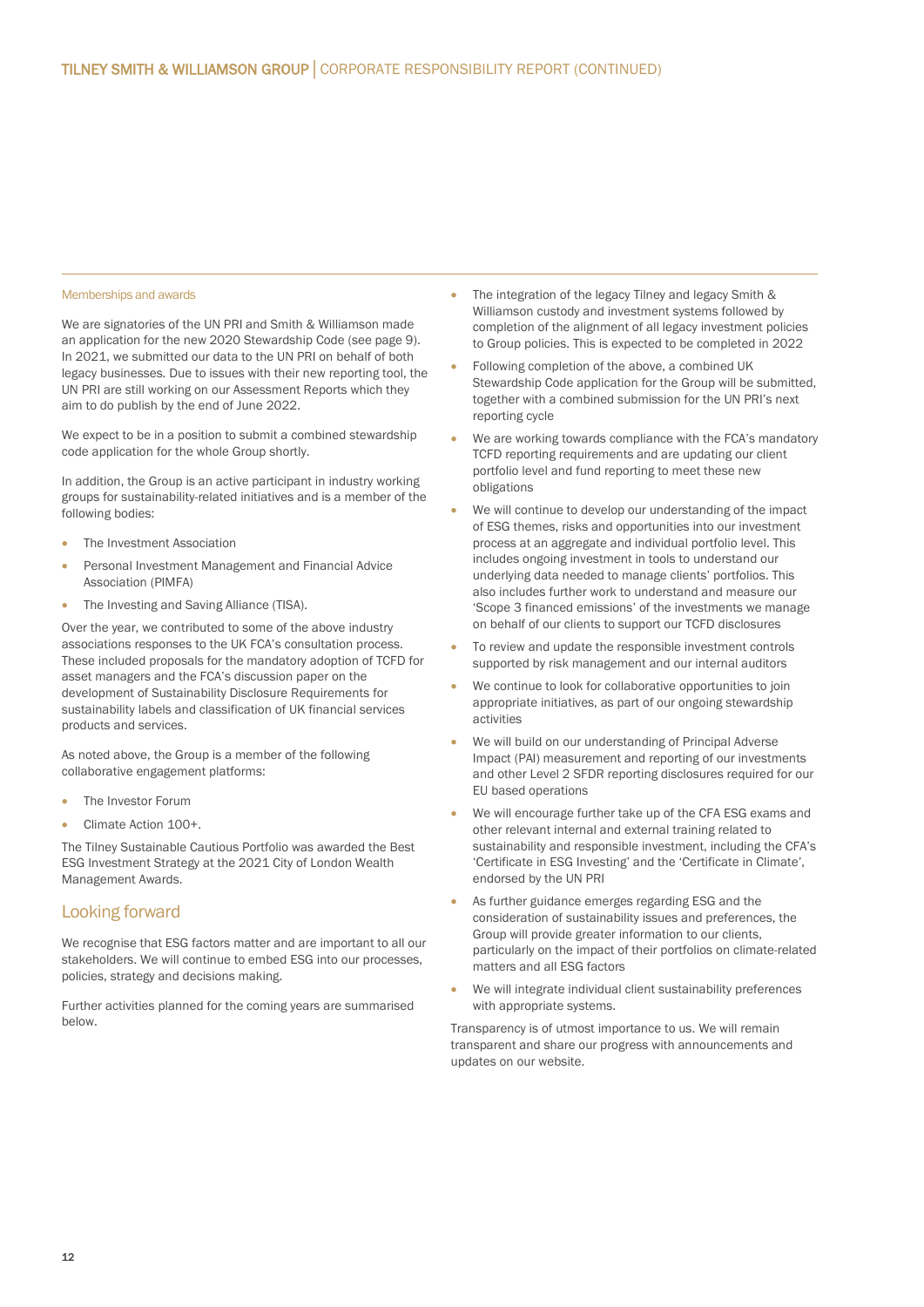# People

Our people and our culture are central to our successful and unique client proposition. It is the quality of our people, their skill and expertise, and the trusted long-term relationships they establish with their clients which underpins and sustains our success.

Our ability to attract, develop and retain a diverse pool of talent is a central strategy. Key areas of focus are maintaining a competitive reward model and ensuring we have the appropriate knowledge and expertise that supports excellent client engagement.

### Governance

The People pillar is headed by the Benne Peto, our Group Chief People Officer. Benne is also a member of the GEC. Benne has responsibility for implementing the People strategy of the Group which includes culture, smart working and communication, diversity and inclusion, wellbeing, talent management and people development and remuneration. This year, on formation of the CRC and to fulfil the commitments of the Corporate Responsibility strategy, the focus areas identified for the People pillar were:

- Culture to focus on developing a business wide culture where colleagues have a shared purpose and values, which acts as our organisational compass to define the way in which we work and support the achievement of our organisational goals
- Diversity & Inclusion to focus on improving the diversity of our organisation, ensuring that all colleagues are respected and valued as individuals, and that everyone has an equal opportunity to contribute to business success and to succeed
- Wellbeing to focus on improving wellbeing and organisational resilience by developing colleagues' awareness and ability to improve their own wellbeing, as well as developing leadership ability to spot the signs of stress and provide support.

# Activities during the year

In 2021 we have built on our cultural strengths by launching our new purpose and values, bringing the whole organisation together with a shared vision, and a defined way in which we work together and do business. We also undertook our first employee engagement pulse surveys to help us manage change and obtain colleague feedback to inform our People strategy going forward.

Following the impact of COVID-19, we introduced new ways of working across the business, optimising our organisational effectiveness, considering the health and wellness of colleagues whilst also reducing our carbon footprint and meeting our clients'

needs. Communication continues to be improved through the investment in new tools for collaboration. Our diversity and inclusion agenda is being embedded into our culture, our recruitment and our development processes.

In 2021 we launched our colleague wellbeing strategy, with the objective of improving our colleague's engagement, organisational resilience and performance.

### **Culture**

We recognise that our culture is a critical enabler to us achieving our organisational goals, underpinning the way in which we work, and connecting both our colleagues and clients to our purpose and values. Following the merger of Tilney and Smith & Williamson, we are developing a culture which is the 'best of both' businesses. We are building on the existing cultural strengths of client focus and doing the right thing, where colleagues feel able to have a voice, be involved in and contribute to the success of the business.

In 2021 we launched our new purpose and values, which were developed following contributions from colleagues in businesswide workshops and culture surveys.

Our purpose is *'to place the power of good advice into more hands'* reflecting our commitment to our clients, the quality of our colleagues and our proposition, and the ambitions of the business.

Our values reflect what is unique about our culture and our shared ways of working. They are:

- Personal we treat you as an individual
- Partnership we go further together
- Performance we strive for more.

We have specific activities within our colleague engagement programme as we seek to embed our purpose and values across the business.

During the year, we undertook two short employee engagement pulse surveys in May and September 2021, covering colleague engagement, client focus, communication, leadership, management, enablement and career development. The second survey included two additional questions on our purpose and values, following their launch in July 2021. The insight provided by the surveys, has helped to manage change and to respond to colleague engagement levels and feedback through the postmerger period. We intend to continue with colleague pulse surveys every year.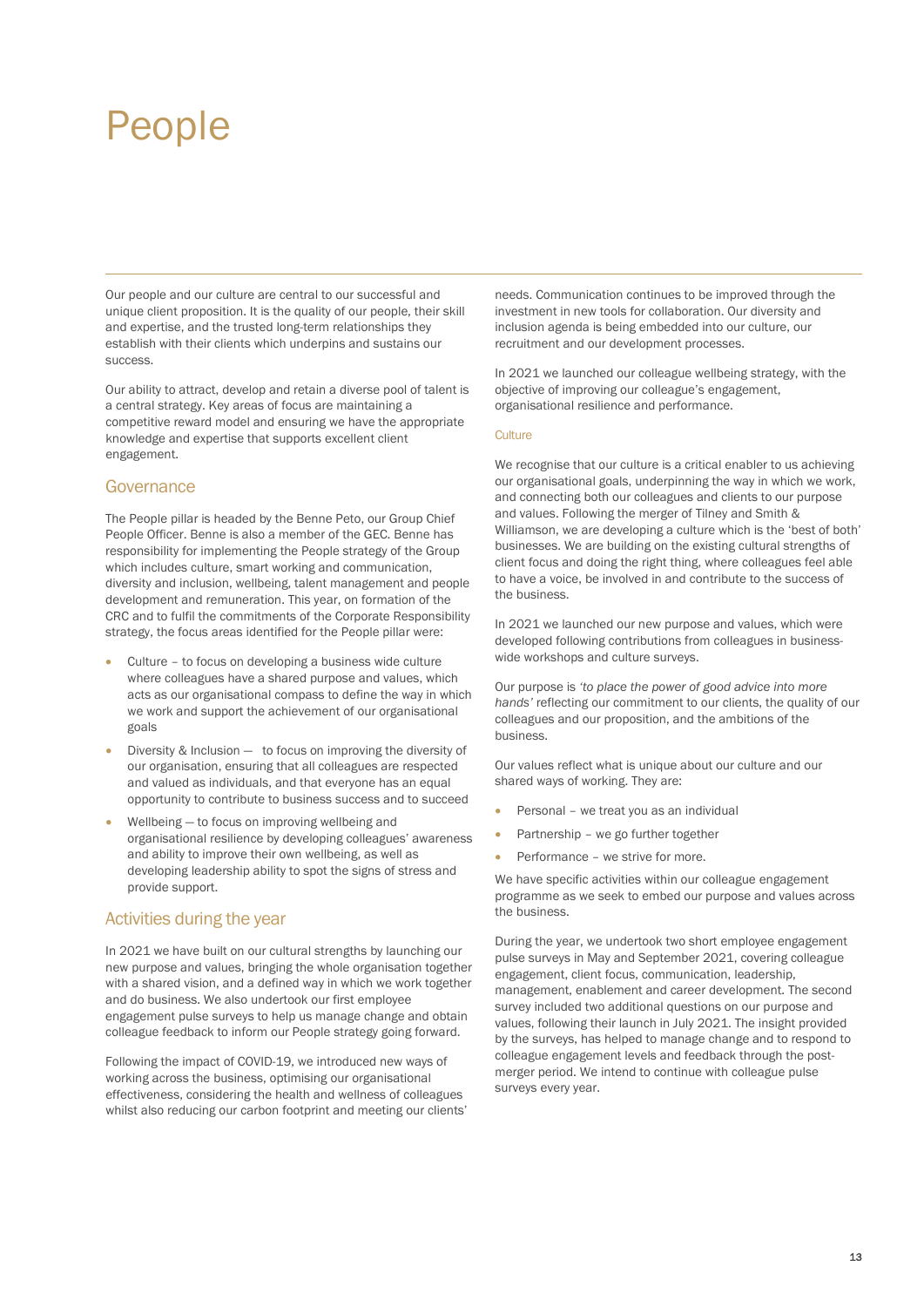#### Smart working and communication

As we transitioned out of lockdown in 2021, we implemented a new approach to our ways of working which we called 'Smart Working'. This put a framework in place which defined every role's working style, for example, whether home or office based, or a mix of both. We consulted with all our colleagues on the appropriate working style for their role, so everyone had clear expectations of the ways of working going forward. The Smart Working framework has provided clear guidance to colleagues and management and has enabled better facilities planning.

Communication is key to our business, particularly now that our Smart Working framework is in place, with more colleagues being non-office based for at least some of the working week. We have invested in digital technology which allows our colleagues to communicate and work together more effectively from multiple locations.

There is frequent communication from the leadership team, ensuring that colleagues understand our shared organisational goals and the progress we are making in achieving them, and this was particularly important as we integrated and merged our teams. We leveraged virtual team meetings to improve the effectiveness of communication and minimise unnecessary emails. In the last quarter of 2021, we upgraded our intranet which combined the two legacy intranets, easing access to information and systems for all our colleagues.

#### Diversity and inclusion

We recognise our responsibility to be an inclusive employer as well as the value that diversity brings in strengthening our ability to achieve our goals.

To ensure the development and delivery of the Group's Diversity and Inclusion agenda, the Diversity and Inclusion Committee (DIC) was formed with membership selected to reflect its diversity and inclusive aims. The committee reports to the Group Chief People Officer monthly and to the GEC and CRC on a quarterly basis.

Our diversity and inclusion agenda aims to ensure that colleagues of all backgrounds, life experiences, preferences and beliefs, are respected and valued as individuals, that all colleagues are given equal opportunity to contribute to business success and to be their true selves. We wish to improve all forms of diversity within the organisation and at all levels across the business.

Our Group Diversity and Inclusion Committee supports the development of our diversity and inclusion strategy. Firstly, we seek to embed a culture that values diversity, giving colleagues a voice, and the safety to speak and be themselves. This includes establishing and promoting diverse support networks within the business. We recognise and engage colleagues in religious and cultural celebrations and participate in national recognition days

such as International Women's and Men's days and Gay Pride. Through such events, we showcase diverse role models both internally and externally, and tell their stories to reinforce positive role models.

Another area of focus for our diversity and inclusion strategy, is to ensure that we educate, recruit and retain a diverse workforce that reflects wider society and our client base. Following the merger, we reviewed our flexible working and maternity leave policy and enhanced both to ensure they support the achievement of our goals. Our new outsourced recruitment provider has, by removing unconscious bias, allowed us to apply a more consistent criteria to a diverse candidate pool and to highlight our diverse credentials on our recruitment website. We are also developing the diversity and inclusion skills and understanding of our colleagues by providing training on business wide sub-conscious bias and hiring manager recruitment training. So far 30% of our managers have completed this training,

We participate in programmes which support the underrepresented and under-privileged groups in society. These include: the Girls Network, where some of our colleagues dedicate their time to mentor young women; the 100 Black Interns Programme which provides summer internships; and 'She Can Be' by participating in workshops and events that help young women see the City as a viable career option.

We have signed up to the Women in Finance Charter pledge for gender balance in financial services and have sought to improve gender diversity in both our Financial Services and Professional Services businesses. We will be communicating our first targets under the Charter in 2022.

In the formation of the Board and the Group Executive Committee, we have sought to improve gender diversity and are committed to doing this within all levels of the organisation. The following table shows the gender mix of the Group:

| <b>Organisation level</b> | Female         |     | Male           |     | Total         |
|---------------------------|----------------|-----|----------------|-----|---------------|
| 31 December 2021          | <b>Number</b>  | %   | <b>Number</b>  | %   | <b>Number</b> |
| <b>Board of Directors</b> | $\overline{2}$ | 18% | 9              | 82% | 11            |
| <b>Group Executive</b>    |                |     |                |     |               |
| Committee                 | 4              | 36% | $\overline{7}$ | 64% | 11            |
| Senior                    |                |     |                |     |               |
| management                | 33             | 24% | 105            | 76% | 138           |
| All colleagues            |                |     |                |     |               |
| (including Group)         |                |     |                |     |               |
| Executive                 |                |     |                |     |               |
| Committee and             |                |     |                |     |               |
| Senior                    |                |     |                |     |               |
| management)               | 1.520          | 46% | 1.766          | 54% | 3.286         |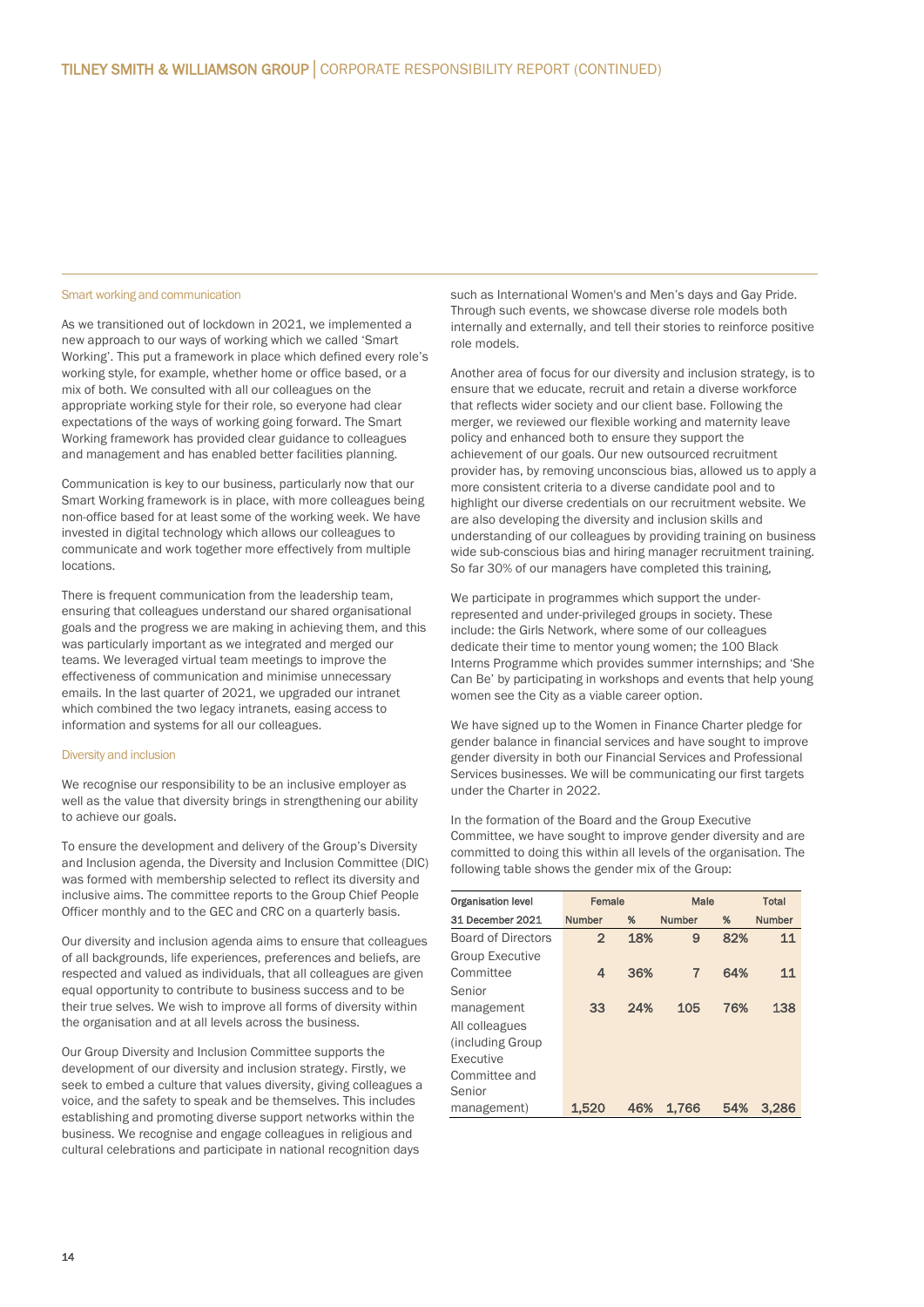| Organisation level        | Female |     | Male   |     | Total  |
|---------------------------|--------|-----|--------|-----|--------|
|                           |        |     |        |     |        |
| 31 December 2020          | Number | %   | Number | %   | Number |
| <b>Board of Directors</b> | 2      | 18% | 9      | 82% | 11     |
| <b>Group Executive</b>    |        |     |        |     |        |
| Committee                 | 4      | 31% | 9      | 69% | 13     |
| Senior                    |        |     |        |     |        |
| management                | 31     | 24% | 100    | 76% | 131    |
| All colleagues            |        |     |        |     |        |
| (including Group)         |        |     |        |     |        |
| Executive                 |        |     |        |     |        |
| Committee and             |        |     |        |     |        |
| Senior                    |        |     |        |     |        |
| management)               | 1,474  | 47% | 1.658  | 53% | 3.132  |

The 2020 Gender Pay Gap Report for Tilney Smith & Williamson is available on our websites. As an employer, we are committed to reducing our gender pay gap and we continue to focus on ways to encourage and support the progression of women into senior roles through recruitment, promotions and mentoring.

#### **Wellbeing**

Our employees are our most valuable resource, and as such we wish to support and improve their wellbeing and organisational resilience.

In 2021, we launched our colleague wellbeing strategy, which seeks to improve colleague wellbeing across several areas including emotional, physical and financial wellbeing. This has a positive impact on our colleague's engagement and improves organisational resilience and performance.

Firstly, we have made available resources and information which supports colleagues, such as online wellbeing guides. We have launched an improved employee assistance programme and family friendly policies and have increased the use of occupational health for return-to-work support. We have also enhanced benefits such as additional holidays and private medical cover.

We have been developing the leadership skills which support organisational resilience and wellbeing. We provided management training in leading change, leading remote teams and in how to identify the signs of stress and how to support colleagues. We have undertaken colleague training in adapting to change and working remotely.

Another area of focus for our wellbeing strategy has been to encourage conversations around wellbeing including mental health and we have shared experiences.

A colleague survey on wellbeing provided valuable insight on how well colleagues feel supported, on emotional, physical and mental

resilience and work life balance. This will inform our wellbeing strategy going forward.

#### Talent management and people development

Our clients rely on the expertise and judgement of our people. As such, the maintenance and development of the expert level of skills required is an important aspect of our business.

We invest in our people. All our colleagues attend regular external and internal professional development courses and technical updates, relevant to their areas of specialism, to ensure their knowledge is kept fresh. In 2021, most of our training and development was provided online, reflecting colleagues' new ways of working.

Recruiting the best talent continues to be a key area of focus for the business. In 2021, we outsourced recruitment to improve candidate and hiring manager experience, to increase the candidate quality and candidate selection pool and to increase efficiency in the hiring process. With practitioner/advisor recruitment, we continue to use psychometric profiling of potential candidates to assess their match to our benchmark high performing profile.

All new colleagues across the business experience a consistent online core induction which focuses on both what they need to know to be successful but also how we expect them to behave. Our new purpose and values play an important part in this induction.

We value development of professional skills and achievement of qualifications, participation in apprentice schemes, and we provide employee incentives, study leave and financial support for the achievement of technical examinations and professional body membership.

Within Financial Planning we have 250 practitioners (those authorised to give financial advice), all of whom hold a level 4 qualification as a minimum, predominantly with the Chartered Insurance Institute (CII).

Within Investment Management we have 308 practitioners of which the majority are qualified to a minimum of level 6, predominately with the Chartered Institute for Securities and Investment (CISI). In addition, 247 of the Investment Management practitioners hold chartered status with the CISI. All graduate trainees within Investment Management are required to pass the Chartered Wealth Manager qualification, which is level 7, before they can progress to the practitioner role.

Within Professional Services we have over 449 qualified accountants and Certified Tax Advisers with an extensive range of expertise advising private clients, family-owned businesses and entrepreneurs.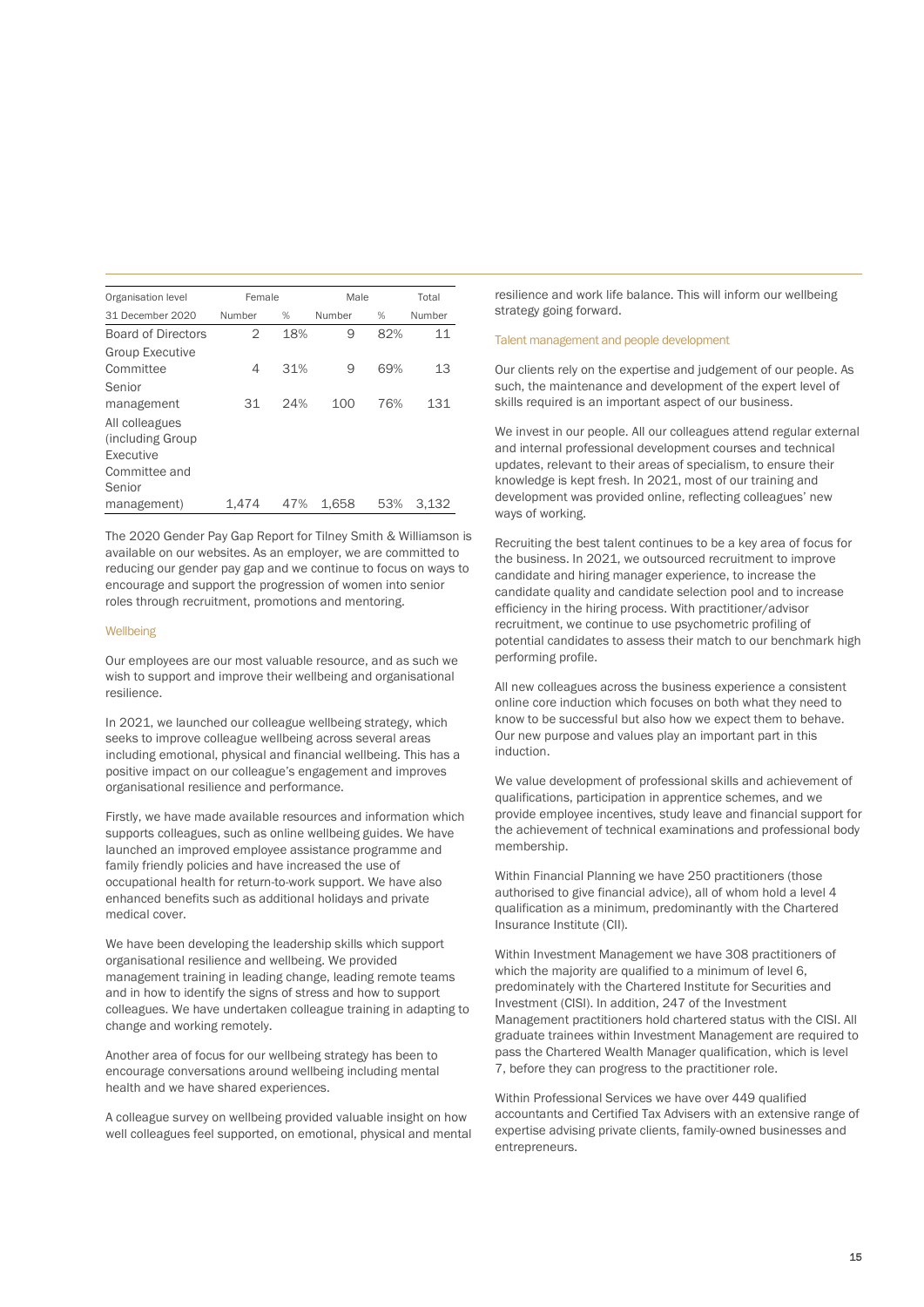Client engagement skills continued to be an area of focus in 2021 and we have invested in programmes of soft skills, underpinned by the principles of behavioural science.

We set clear expectations through our performance management, with objective setting, coaching, and formal and informal feedback central to our approach. Our new values are incorporated into the behavioural assessment.

We have leadership programmes for developing new leaders as well as more sophisticated programmes for more experienced leaders. Given the business growth and change agenda, we particularly focused on strengthening leaders change management, adaptability and resilience skills during the year.

#### Remuneration

Our remuneration strategy aims to reward outstanding client outcomes and experiences, aid high performing colleague attraction and retention, and support the wider business objectives, within a robust risk, compliance and regulatory framework. The principles which underpin our remuneration strategy and support the achievement of our aims are to:

- enable colleagues to benefit from a competitive base salary, pensions and benefits package, and participate in a bonus plan
- consider total compensation against competitor and market benchmarks
- ensure that we recruit and retain key talent
- ensure that our approach is compliant with regulations and aligned with sound risk management, and in accordance with applicable requirements including the management of sustainability risk
- enable key senior staff to participate in the equity value created.

#### Policies

We maintain a series of people policies. The policies listed below support our Corporate Responsibility Strategy:

• Equality, Diversity and Inclusion Policy

- Health and wellbeing policy
- Dignity at work policy
- Living Wage policy
- Flexible working policy
- Recruitment policy

## Looking forward

As we embed our culture and our values, some of the activities planned are summarised below.

- We intend to continue undertaking colleague pulse surveys every year and will respond to the feedback to maximise our engagement with our colleagues
- We are committed to improving diversity within our organisation and industry and will continue to develop the skills and understanding of our colleagues by extending training to cover sub-conscious bias and recruitment
- We will continue to develop our diversity and Inclusion strategy
- We will be communicating our first targets under the Women in Finance Charter in 2022
- We are committed to reducing our Gender Pay Gap and will continue to focus on ways to encourage and support the progression of women into senior roles through recruitment, promotions and mentoring
- We will continue to further develop our wellness strategy by incorporating physical and mental health
- We will continue to monitor and evolve our remuneration strategy to ensure it delivers against our remuneration principles and wider business objectives
- We will promote sustainable transport policies (season ticket loans and cycle to work), implement further policies, metrics and measures and reduce our corporate travel
- We will develop our metrics and targets related to diversity, inclusion and wellness.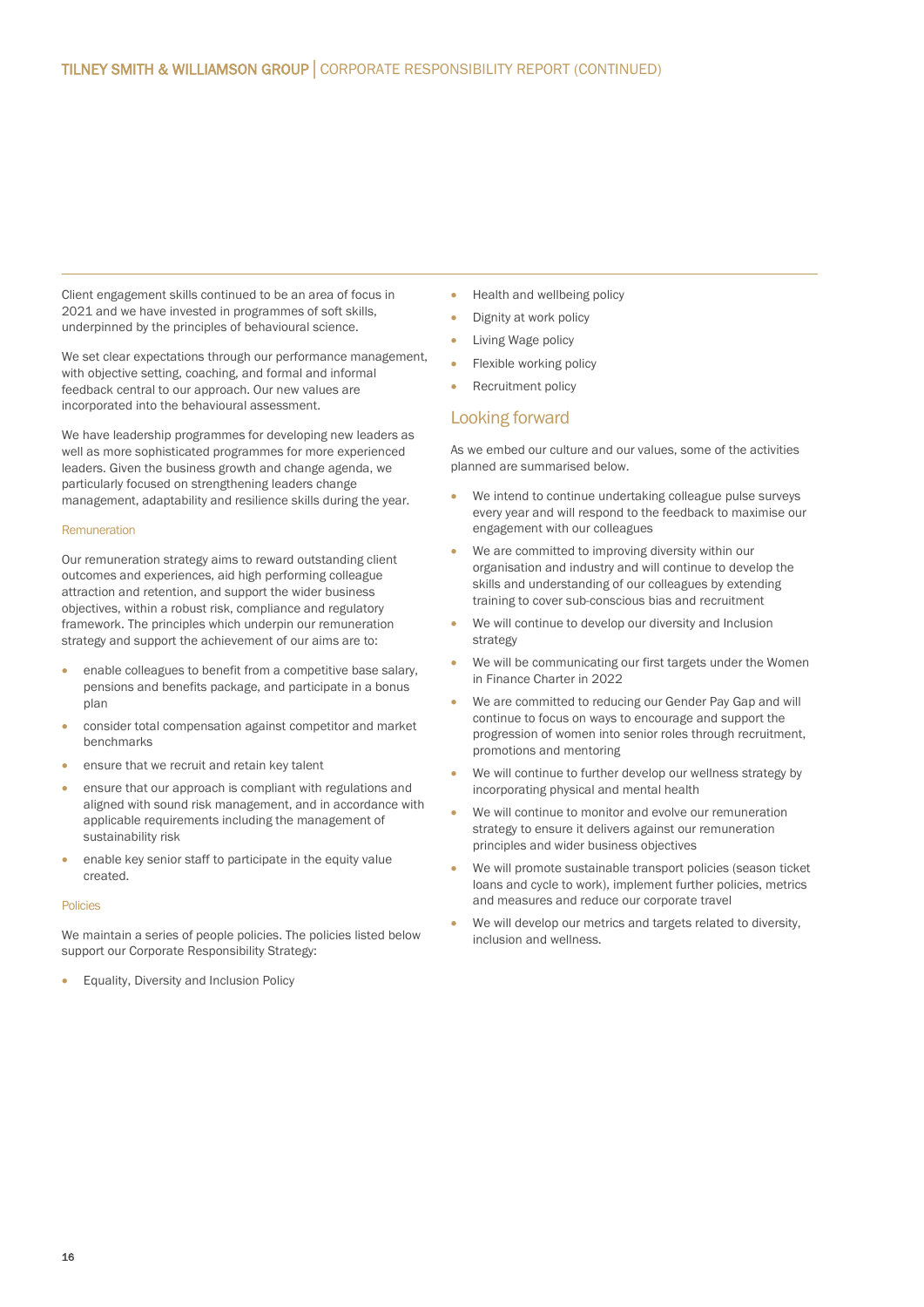# Charities and Communities

As a Group, we enable our clients to invest responsibly, and we adopt the same approach in supporting our local communities. We have a wealth of talent and experience within our business and are keen to share this with the community and enable our employees to gain further personal and professional development by being involved in community projects and activities.

## **Governance**

The Group's Charities and Community work forms one of the four pillars of the Group's Corporate Responsibility Committee (CRC).

The Charities and Community pillar is headed by the Group General Counsel, Nicola Mitford-Slade, who is both a GEC and CRC member. As Chair of the Charities and Community Committee (CCC), Nicola's role is to ensure that both the corporate and colleague charitable objectives are met in line with the Group Corporate Strategy, whilst ensuring that the Group's charitable policies are adhered to.

CRC have delegated responsibility for applying the policies to the CCC. The CCC operate under an effective governance structure to protect our reputation, brand and our relationships with regulators and legislators, as well as our stakeholders.

Our strategy for Charities and Communities comprises of two strands:

- Corporate charitable giving, and
- Colleague charitable giving.

The objective of both is to support charitable activities through volunteering, charitable giving and by supporting local communities.

We recently launched our Tilney Smith & Williamson purpose *'to place the power of good advice into more hands'* and our values of Personal, Partnership and Performance.

In line with statement of purpose, our charity aims are also to:

- replicate values of personal, partnership and performance
- partner with charities which have a similar geographical footprint (with UK reach)
- be sustainable.

## Activities during the year

#### Corporate charitable giving

The Group's corporate charitable objective is to improve diversity in financial and professional services. This aligns with the Group's diversity and inclusion policies.

Following the excellent support that legacy Smith & Williamson gave to 'FareShare', a national network of charitable food redistributors, and that legacy Tilney gave to Critical NHS in 2020, it was important to us to continue supporting those most impacted by the COVID-19 pandemic, whilst also meeting the corporate charitable objective. This led us to look for a charity partner that was focussed on young people who have been disproportionately impacted by the pandemic.

During the year, we searched for a charity we could support that would benefit from our wealth of technical expertise through probono and volunteering work. Impetus was selected as our charity partner and meets the charity aims as set out above.

#### Our new corporate partner – Impetus

We are delighted to have committed to a three-year partnership with Impetus.

Impetus is an organisation that is transforming the lives of young people from disadvantaged backgrounds by ensuring that they get support to succeed in school, in work and in life.

Their approach is to find, fund and help build charities that have:

- A focus on improving education and employment for economically disadvantaged young people
- A leadership team and board which is committed to improving and growing their impact
- The potential for longer term sustainability and scale to reach more young people.

Impetus currently fund and support a portfolio of 17 charities working hard to narrow the gaps in education or employment for young people from disadvantaged backgrounds.

In our selection criteria, it was important to us that our charity partner had a similar geographical footprint to us. Impetus's charities are spread across the UK and most of our colleagues live and work within a short distance of an Impetus project. This makes it easy for all our colleagues to get involved and make a difference.

Impetus will have the opportunity to benefit from our wealth of technical advice and expertise through our provision of pro-bono and volunteering work, from specialist tax advisers to human resources and marketing professionals, to mentors to encourage disadvantaged young people to consider roles in both the financial service sector and professional services sector. Through this collaboration, our people can actively be engaged and make a significant difference to Impetus' charities and to the young people that they support.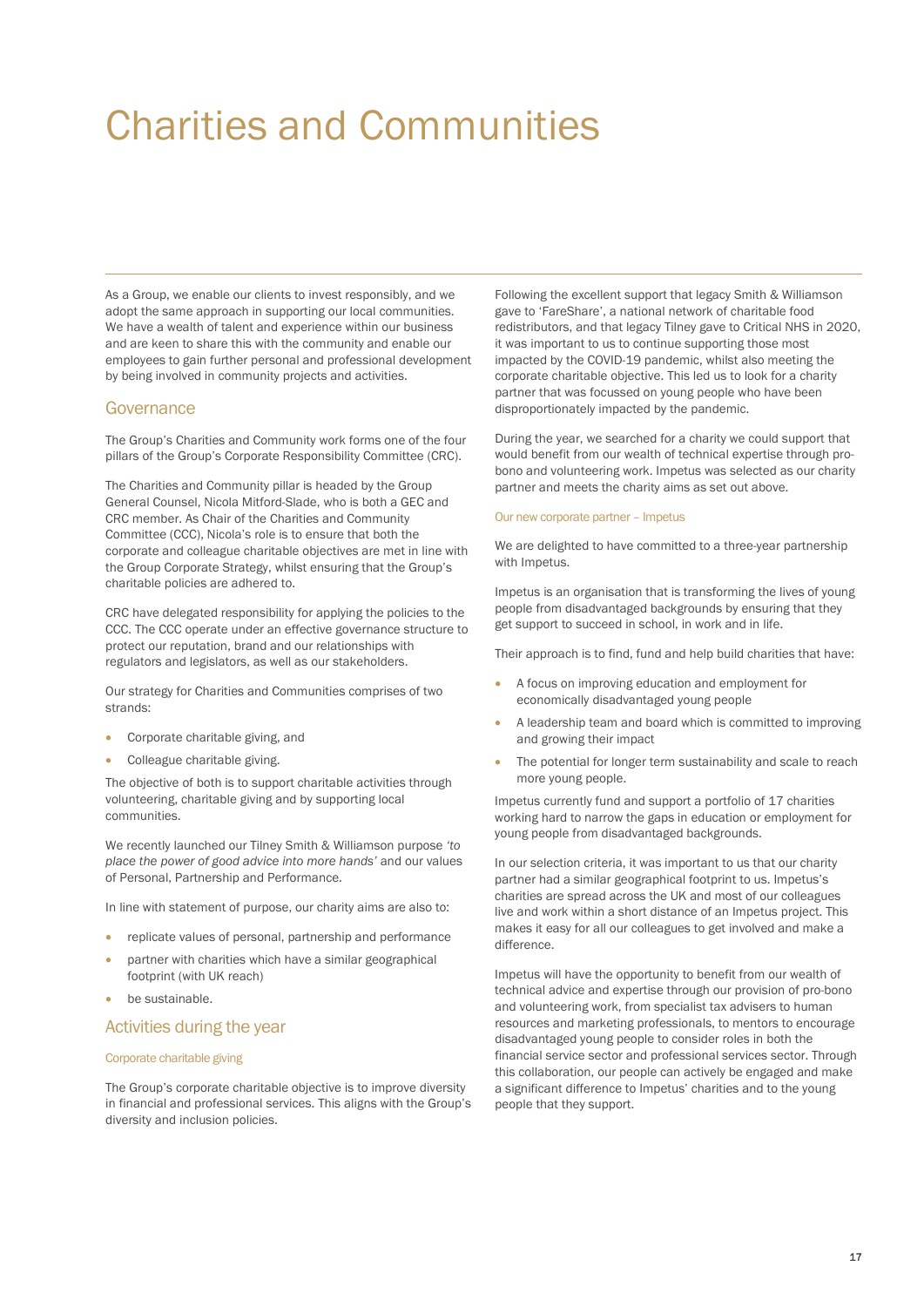To give a flavour of the type of charities which Impetus nurtures and develops, three examples are listed below:

- Action Tutoring supports thousands of young people each year by making tutoring available to those who cannot otherwise afford it
- Dallagio Rugby Works an intensive programme of long-term skills development based around rugby. The charity supports 14- to 17-year-olds who have been excluded, or have been at risk of being excluded, to help them to progress into further education, training, or employment
- Resurgo a charity which specifically targets young people who have been out of work, education or training for a year or more. It helps to prepare disengaged young people for work and into a job.

We have kicked off the partnership by donating £100,000 and pledge to donate the same amount annually for the three years.

Through Impetus, we had an opportunity to work with IntoUniversity, a charity that supports young people from disadvantage backgrounds to go to university by giving them support to raise their attainment and aspirations. We hosted a Business in Focus volunteering day in January 2022. The workshop was an opportunity for up to 12 Tilney Smith & Williamson volunteers to support a group of 30 secondary students through an employability-focused business simulation. Such events have a demonstrable impact in developing young people's key skills such as teamwork, communication and leadership.

We also have a team working pro bono to support a charity to develop their strategy,

#### Participation in other support programmes

As part of our diversity and inclusion strategy, we also participate in several programmes which support the under-represented and under-privileged groups in society. These include:

- the 'Girls Network', where some of our colleagues dedicate their time to mentoring young women
- the '100 Black Interns Programme' which provides summer internships
- 'She Can Be' by hosting workshops and events to help young women see the City as a viable career option.

#### Colleague charitable giving

Our colleague charitable giving objective is to support our colleagues' charitable endeavours by offering generous donation matching and employee volunteering opportunities.

Colleague matched fundraising is funded by the Tilney Charitable Trust (TCT). TCT was established in 1979 and has since donated over £3 million to local and national charities. The Trust has a strong heritage of providing funding to the charitable causes supported by our colleagues.

The Group donates £50,000 a year to the TCT to supplement the annual spend of the Trust to support Colleague charitable giving.

Colleague charitable support focusses on three key areas:

- Employee volunteering as well as opportunities to volunteer with Impetus, this year we have also aligned with an organisation called Employee Volunteering to help organise team volunteering days which support our wider ESG plans. We continue to encourage and support our people to get involved and give all our employees paid time off to volunteer
- Give-As-You-Earn (GAYE) during the year, we introduced a GAYE payroll giving scheme to replacing a previous payroll giving scheme. We encourage colleagues to donate through payroll and match every employee donation of up to £20 per colleague, per month. Regular donations in this way gives charities a reliable income stream
- Matched fundraising we continue to match our employees' fundraising efforts with donations of up to £250 for an individual and up to £1,000 for each team fundraising event. Additional matched funds are available for local office and national Tilney Smith & Williamson events through a donation from the TCT.

Additionally, in the run-up to Christmas, we encouraged our colleagues to nominate local charities for an award of £2,000 for each charity selected. Local charities rather than national charities were selected as the trustee's opinion was that the award would have a greater impact on those local charities. The trustees of TCT had the unenviable decision of selecting thirty charities whose stated aims aligned with the Group's charitable aims. Total funds awarded in this way were £60,000.

Through our colleague charitable giving donations, Tilney Smith & Williamson contributed £99,000 to 170 charities during the year.

#### Anti-bribery policy

Tilney Smith & Williamson values its reputation and is committed to maintaining the highest level of ethical standards in the conduct of its business affairs. The actions and conduct of the Group's people as well as others acting on the firm's behalf are key to maintaining these standards. The Group does not tolerate bribery or corruption in any form.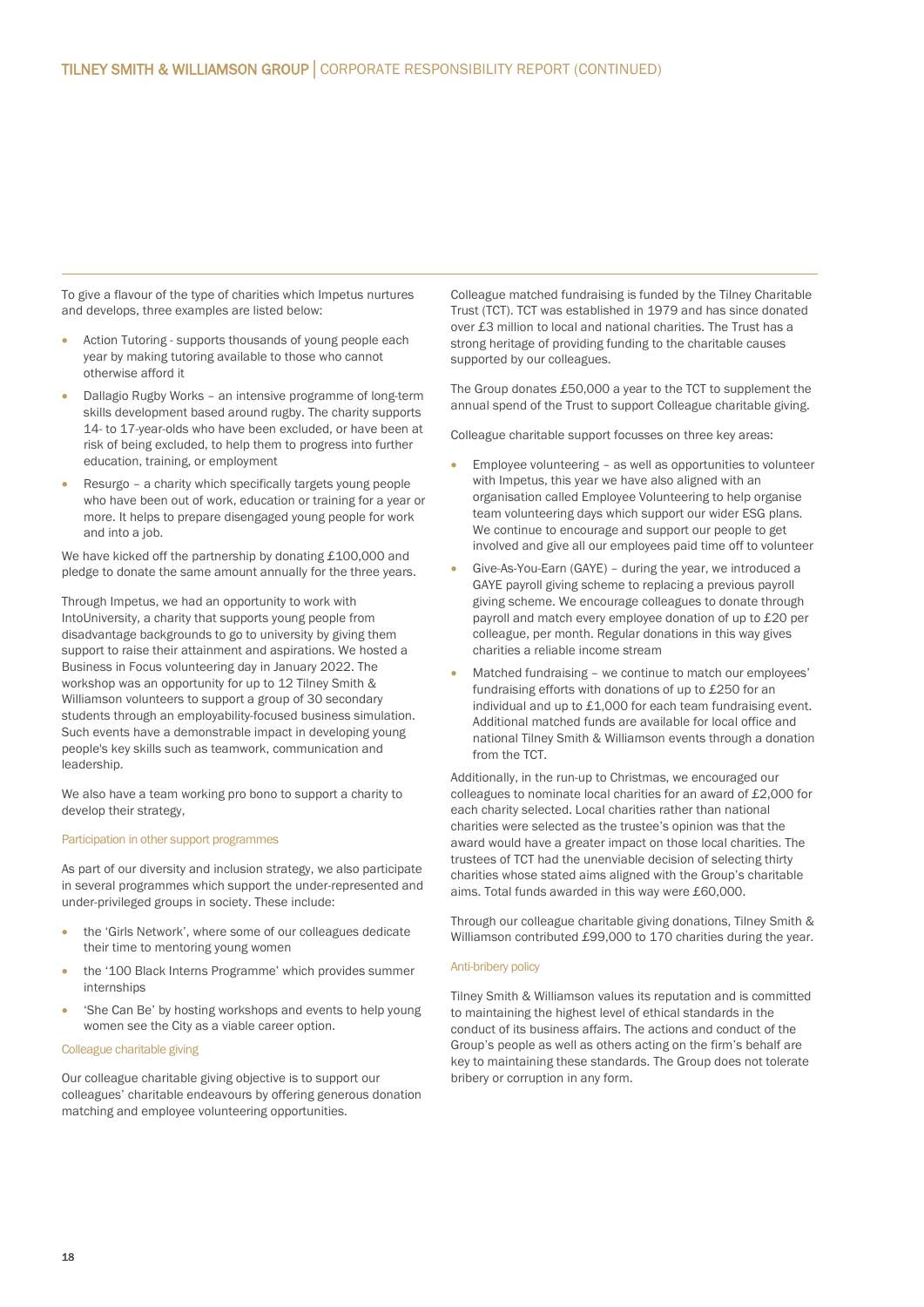The firm prohibits the offering, giving, solicitation or the acceptance of any bribe or corrupt inducement, whether in cash or in any other form:

- to or from any person or company wherever located, whether a public official or public body, or a private person or company
- by any individual employee, Director, agent, consultant, contractor or other person or body acting on the firm's behalf
- to gain any commercial, contractual, or regulatory advantage for the firm in any way which is unethical or to gain any personal advantage, pecuniary or otherwise, for the individual or anyone connected to the individual.

Our policies cover reporting requirements, restrictions on gifts and hospitality and facilitation payments, our approach to politically exposed persons, information security, our procurement approach and charitable gifts and donations.

The Group will investigate thoroughly any actual or suspected breach of our anti-bribery policies.

#### Modern slavery and Human Trafficking

We are committed to ensuring our business and supply chain are free from any slavery or human trafficking. Due to the nature of our operations, the group is at low risk of exposure to these issues and our supply chain is not complex, predominately with UK based entities and/or providers who are also regulated.

Due diligence procedures are carried out with our major suppliers and contractual arrangements with our material suppliers are reviewed to ensure we can have confidence that they have sufficient procedures to protect against any slavery or human trafficking taking place in their business or supply chain.

Our tender and due diligence processes for contracts for our outsourced office services includes confirmation of the steps the potential suppliers take to ensure their businesses are free from modern slavery and human trafficking and to ensure they have sufficient policies and procedures in place to ensure workers have fair treatment and pay, access to adequate whistleblowing procedures, and have the necessary documentation to legally work in the UK. Contractors working in our premises also have the right to protection under Tilney Smith & Williamson's whistleblowing policies.

Our policy and statement will be updated in June 2022 and will implement suggestions from the new guidance for the financial sector in relation to modern slavery prevention and awareness, including implementing considerations into our ESG measures.

#### Whistleblowing Policy

This Whistleblowing policy sets out how colleagues may report any wrongdoings, malpractice, inappropriate behaviour or any concerns or situations they experience, about which they feel uncomfortable.

The policy provides that colleagues who act in good faith have a right not to be victimised, subjected to detriment or dismissed for raising concerns. Concerns can be reported to line managers, or to Risk and Compliance and may be raised verbally or in writing and anonymously. In exceptional circumstances, the incident may be raised with the Group Chair or to Regulators directly. All concerns raised are fully investigated in line with the internal Whistleblowing Investigation Procedure. A Whistleblowing Champion, appointed by the Board, oversees the effectiveness of the Group's Whistleblowing procedures.

The Group provides access to an independent Whistleblowing Advice Line available to any colleague seeking independent and confidential advice at any stage of the process.

#### Tax Strategy

The Group's Tax Strategy has been made publicly available on our website www.tsandw.com, in accordance with the Finance Act 2016. Both the Risk and Audit Committee and the Board have reviewed and approved the strategy. The strategy sets out the Group's governance in relation to tax compliance, tax risk management, approach to arranging our tax affairs, and our relationship with the tax authorities. The Group's tax risk appetite is low.

# Looking forward

We look forward to working with and supporting Impetus in the years ahead. We will encourage our colleagues and stakeholders to take up opportunities to volunteer by undertaking pro bono work and attending or running knowledge sharing events.

Activities planned for the coming year are as follows:

- We have pledged to donate £100,000 annually to Impetus for three years
- We will also continue to support local and national charities both financially and by engaging with 'Employee Volunteering'
- We will continue to support TCT with an annual donation of £50,000
- We will further develop our internal communication and share information about such opportunities via our dedicated Charity and Community intranet page and update the business periodically on our endeavours and achievements
- To support and encourage us all to be good citizens, we are seeking volunteers from our local offices to be local representatives. They will identify local charitable opportunities, help coordinate activities and encourage involvement of colleagues throughout the organisation
- We will continue to integrate and review all our policies to ensure that these are aligned with our corporate objectives, corporate strategy and corporate responsibility objectives.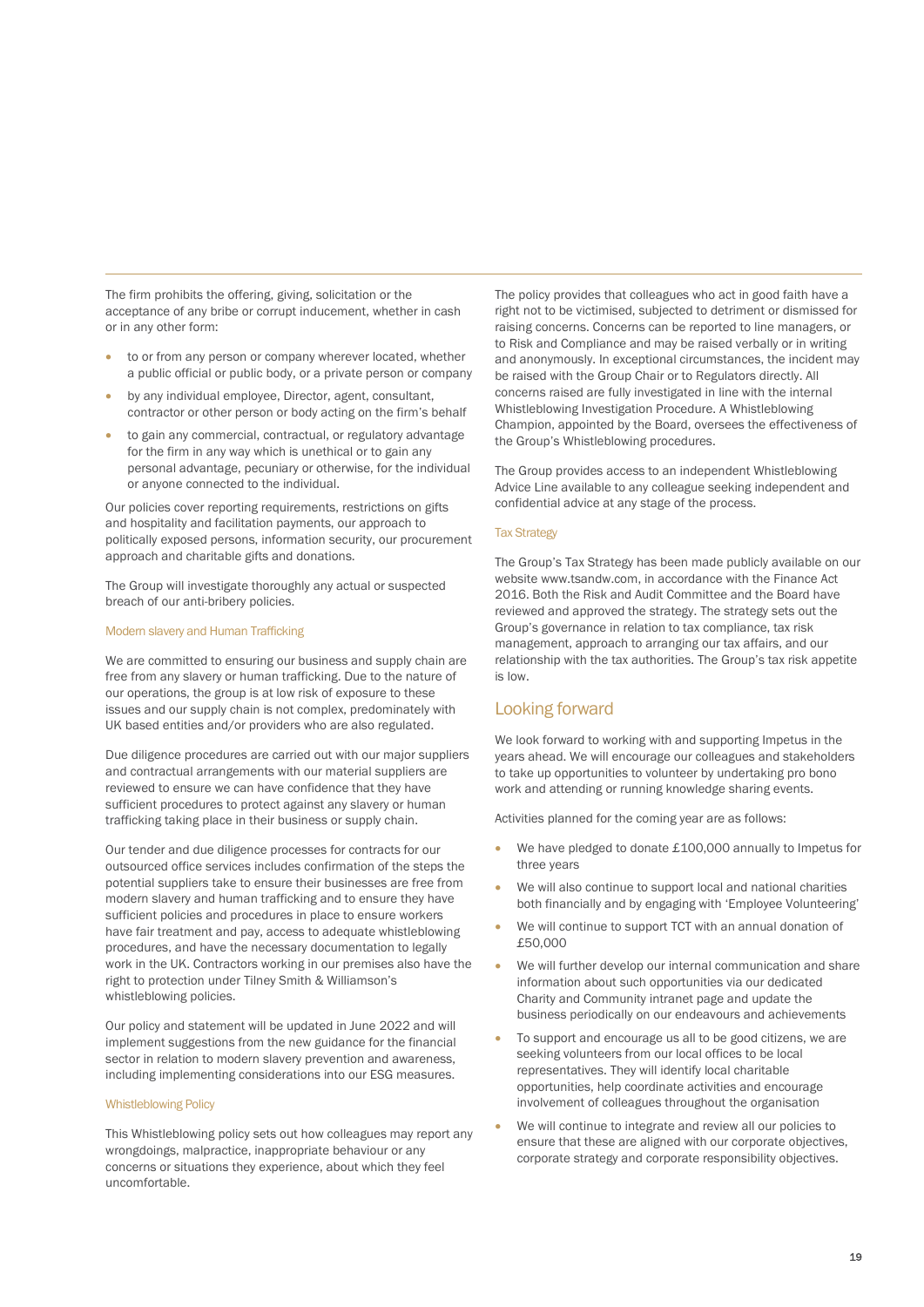# Climate-Related Financial Disclosure

Our purpose is *'to place the power of good advice into more hands'*. It is at the heart of everything we do.

The long-term threat to humanity from climate change is continuing to accelerate the importance of our corporate responsibility on climate. We recognise that what we do matters and impacts our stakeholders, our communities, and our world. As wealth managers, investment managers and professional service providers, we are responsible both for the stewardship of our clients' capital and for ensuring that our financial advisory services are of the highest standards and enable our clients to build sustainable values and futures.

We seek to enhance the environmental footprint of our operational business as part of our wider corporate responsibility agenda and have set ourselves a target to achieve Net Zero on our corporate operational footprint, as soon as possible. In the year ahead, we will be developing our roadmap to Net Zero.

As responsible investors, we are embedding ESG measures throughout our investment processes. Climate is one of the key environmental measures. As business advisors, we seek to lead and advise our clients as they also assess their own climate impact and embark on their journeys to reduce their environmental footprints. We are supporters of the TCFD reporting framework and its recommendations.

We will embrace transparent and enhanced reporting so that our stakeholders can measure our progress on this important journey. As part of that journey, we have provided our Climate-Related Financial Disclosure.

# Governance

The Board recognises the importance of good corporate governance and works to ensure that the Group's governance arrangements are robust, adaptable and able to deliver a well-run business which has at its heart its clients and which recognises its responsibilities towards shareholders, together with other stakeholders in the business and the wider markets and society in which it operates.

The Board has a commitment to develop and promote the purpose of the Group and ensure that its values, strategy and culture align with that purpose. It has developed a strategy and business model to generate long-term sustainable value. The Board believes that a strong culture, based on shared values and a sense of purpose, is vital to the success of a business and underpins the way in which we work, connecting both our colleagues and our clients to our higher purpose. The Group's governance framework supports decision-making and independent challenge. The Group is committed to creating and

sustaining long-term value for its shareholders and other stakeholders (see page 69 to 80 in the Annual Report for Corporate Governance Report).

At Tilney Smith & Williamson, risk management arrangements form part of a strong governance culture. This culture is built upon the Three Lines of Defence governance model under which primary responsibility for identifying and controlling risks rests with the Group's businesses (the first line of defence). Ultimate responsibility for ensuring the adequacy and effectiveness of risk management rests with the Board, with oversight provided by the Board's Risk and Audit Committee (see page 26 to 27 in the Annual Report for details of our risk management processes).

#### Key personnel and committees

The Board has overall responsibility for the business strategy, setting out and meeting its corporate responsibility objectives. The Board Director with ultimate responsibility is Chris Woodhouse, our Group Chief Executive Officer.

The Board has delegated the day-to-day management of its corporate responsibility to the Group Executive Committee (GEC), which has appointed the Corporate Responsibility Committee (CRC). This includes leading the Group's work on ESG, making recommendations to the Board and measuring the success of the policies.

The CRC was formed during the year and replaced the Corporate Responsibility and Charities Committee. The CRC is a sub-Committee of the GEC. The Group is committed to being a responsible corporate citizen and to act responsibly in managing the impact of business activities for stakeholders, colleagues, investors, the community and the environment. The CRC is responsible for developing the Group's approach to the Corporate Responsibility Strategy (CRS) and monitoring progress. To achieve this, the four pillars of Environment, Responsible Investment, People and Charities and Communities (see Corporate Responsibility Report pages 1 to 19) were identified. Each pillar is headed by a GEC member.

Our Group Chief Financial Officer, Andrew Baddeley, leads the Environment pillar which considers climate-risk, helping the Group deliver on its overarching climate responsibility.

The CRC meet on a monthly basis where the agenda of each of the four pillars is discussed and activities are reviewed, including environmental and climate-related activities. The Chair of the CRC updates the CEO and GEC monthly and reports to the Board on a quarterly basis to consider its recommendations, including recommendations regarding climate-related matters.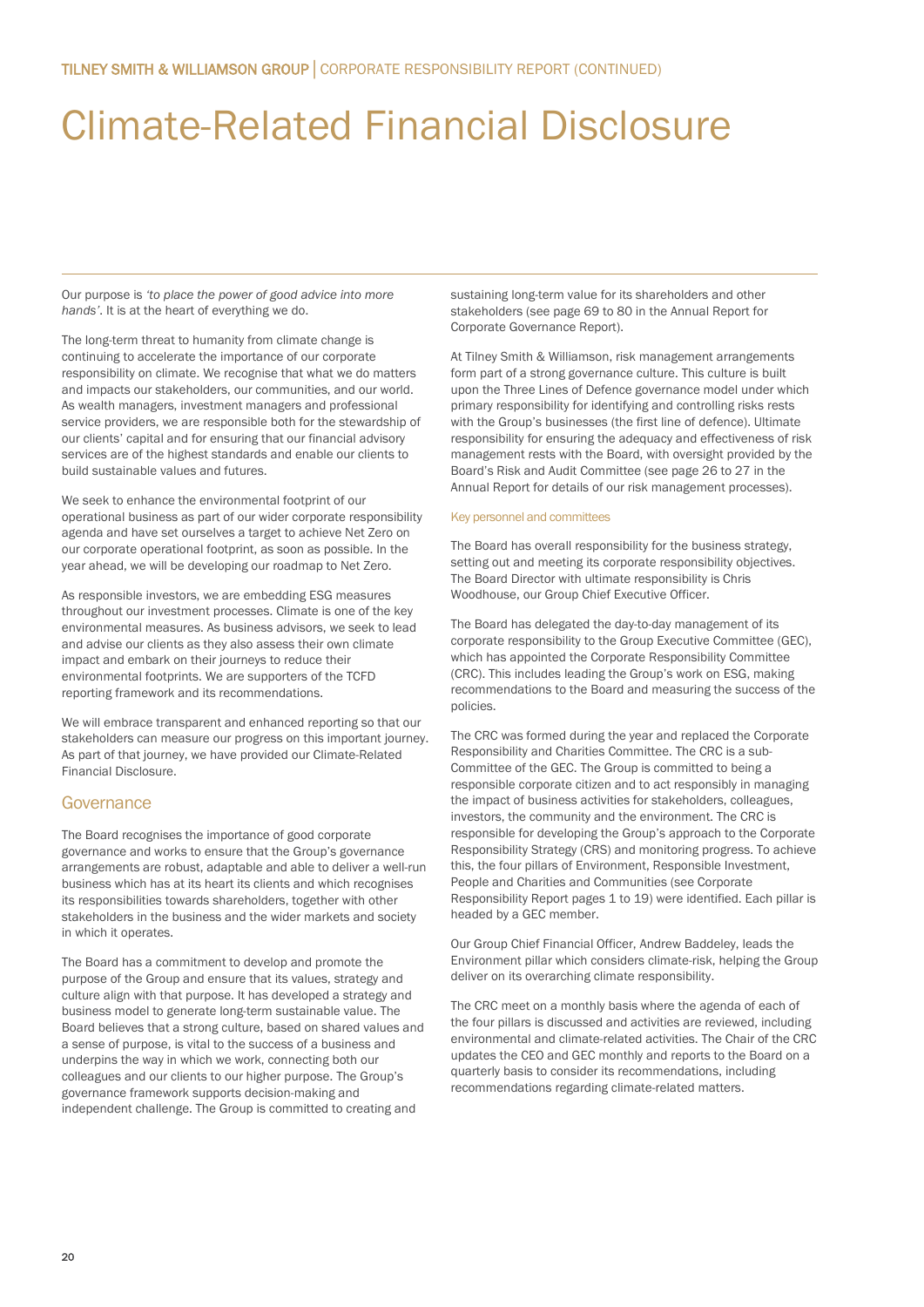

Our Responsible Investment pillar is led by John Erskine, Chief Investment Managing Director, and member of the Financial Services Committee (FSEC). He manages and develops our investment processes, oversees and evaluates the investment risk and the impact of climate-change on our portfolios. FSEC has delegated authority to the Investment Process Committee (IPC). The IPC has appointed the Stewardship and Responsible Investment Group (SRIG) to oversee the Group's approach to responsible investment. This includes the data, research and tools required to integrate climate change into our investment decisions.

SRIG report to the IPC monthly on the activities being undertaken, and the IPC report on these monthly to FSEC. John Erskine updates the CRC and GEC monthly on the responsible investment activities and progress.

Group Internal Audit have responsibility for reporting, internal assurance and controls. The Board sub-Committee, the Risk and Audit Committee is supported by the Group Risk and Compliance Committee (GRCC) which is chaired by Andrew Baddeley, Group Chief Financial Officer. This sub-Committee monitors the risk management framework to ensure that adequate systems and

controls are in place and that the businesses operate in accordance with all relevant legal and regulatory requirements. It also ensures the management of key risks against appetite groupwide and reports on deviations and material issues across the Group.

The GRCC plays an important role in supporting the CRC in identifying and understanding risks and opportunities, and in formulating management actions to monitor and mitigate any identified risks. The GRCC is informed of the activities of the CRC as several of its' members sit on both committees, including the Chair. The Group Chief Risk Officer (CRO) and/or a member of the GRCC attends the monthly CRC meetings. The environment, including climate risks, is discussed at each meeting.

We recognise how important sustainability and the need to work towards Net Zero is for our business, our colleagues and clients, our communities and other stakeholders. It is on the radar for the Board, the GEC, RAC and the CRC and supporting committees throughout the organisation as they seek to ensure that targets and progress in achieving ESG considerations are embedded into our operations, responsible investment processes and decisions.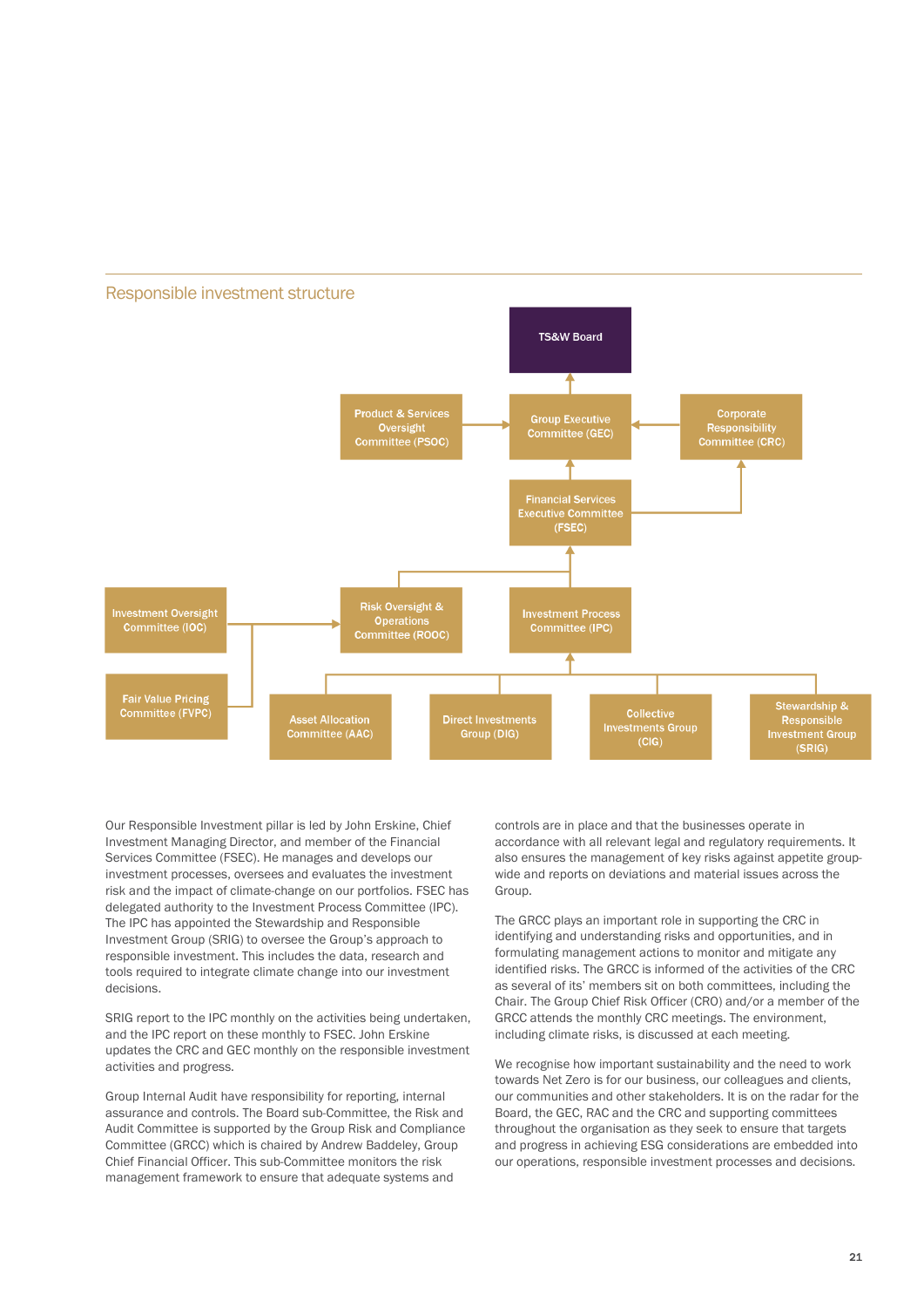## Our strategy

L

We are deeply committed to managing our business in a sustainable way to minimise our impact on the environment. Our environmental considerations include waste (paper, recycling, plastics), water, biodiversity and deforestation, energy efficiency and carbon emissions. We are striving to achieve the relevant UN goals on meeting environmental targets. We are working towards reducing our corporate organisational carbon footprint to meet the group strategy of achieving operational Net Zero as soon as possible.

We believe that the most significant climate impacts for our business are in the form of 'financed emissions'. ESG factors including climate considerations, impact the long-term financial performance of investments, both positively and negatively, and our understanding of these factors will inform our clients. This may affect our organisation and stakeholders in the short-term (less than one year), medium-term (one to five years) and longterm (over five years).

The GRCC identified ESG as an emerging risk in 2020 and the Group have been monitoring regulatory and other

announcements throughout the year. The GRCC moved this from an emerging risk to a top risk in 2021. In the latter part of 2021, this was further reclassified as a key risk for the Group.

Having identified ESG as a key risk, the main risks and opportunities were analysed. Our understanding of climate risks and opportunities and the potential impacts of those risks frame our strategy, as we seek to minimise exposure to those risks, both at a corporate organisational level and as a responsible investor.

#### Key physical and transitional risks to our business

The risks associated with ESG and climate-risk were analysed and have been split into two elements:

- Physical the risk of climate change affecting the Group's operations and assets, including assets under management, in relation to more frequent or more extreme weather events and chronic changes in climate
- Transitional the risks to the Group as it transitions to embed ESG and climate-risk across the organisation, are related to policy and legal risk, market risk, technology and reputation risks.

| <b>Risk type</b> | <b>Climate-related risk</b>                                                                                                                                                                                                                                                                                                                                                                                                                                   | <b>Potential financial impact</b>                                                                                                                                                                                                                                                                                                                                                                                                                                                                                                                                                                                                                                                                                                                                                                                                                                                                                                                                                                                                                                                                                                                                                                                                                                                                                                                                                                                                                                       |
|------------------|---------------------------------------------------------------------------------------------------------------------------------------------------------------------------------------------------------------------------------------------------------------------------------------------------------------------------------------------------------------------------------------------------------------------------------------------------------------|-------------------------------------------------------------------------------------------------------------------------------------------------------------------------------------------------------------------------------------------------------------------------------------------------------------------------------------------------------------------------------------------------------------------------------------------------------------------------------------------------------------------------------------------------------------------------------------------------------------------------------------------------------------------------------------------------------------------------------------------------------------------------------------------------------------------------------------------------------------------------------------------------------------------------------------------------------------------------------------------------------------------------------------------------------------------------------------------------------------------------------------------------------------------------------------------------------------------------------------------------------------------------------------------------------------------------------------------------------------------------------------------------------------------------------------------------------------------------|
| Physical risk    | Acute<br>Increased severity of extreme weather events<br>such as extreme storms and flooding.<br>National infrastructure (electricity, internet)<br>may affect the ability of the Group to run the<br>business.<br>Chronic<br>Extreme variability of weather patterns and<br>reduced predictability of weather leading to<br>unplanned short-term outages and disruption.<br>Rising mean temperatures and rising sea<br>levels.<br>Energy and water security. | Increased capital costs to our buildings (e.g., damage to<br>$\bullet$<br>facilities), potentially leading to a change in location strategy<br>Write-offs and early retirement of existing assets (e.g.,<br>$\bullet$<br>damage to property and assets in "high-risk" locations)<br>Increased insurance premiums and potential for reduced<br>$\bullet$<br>availability of insurance on assets in "high-risk" locations<br>Reduced revenue and higher costs because of negative<br>$\bullet$<br>impacts on workforce (e.g., health, safety, absenteeism)<br>Increased risks to our digital products and services and<br>$\bullet$<br>additional cost of investment in digital channels, platforms<br>and storage.<br>Extreme weather, rising temperatures and sea levels may<br>$\bullet$<br>affect our colleagues, and our third-party suppliers and may<br>lead to disruption of supplies at additional costs and loss of<br>business. It may also affect our location strategy and ability to<br>provide services<br>Increased costs of fuel and water. Potential increased capital<br>$\bullet$<br>spend on equipment to facilitate renewable sources<br>Potential for conflict which impacts geographical security<br>$\bullet$<br>affecting global markets<br>Potential for chronic weather impacting our customers and<br>$\bullet$<br>their service requirements<br>Climate-related issues may impact investment values and<br>$\bullet$<br>investment outcomes |

#### The main risks identified and related to climate change are: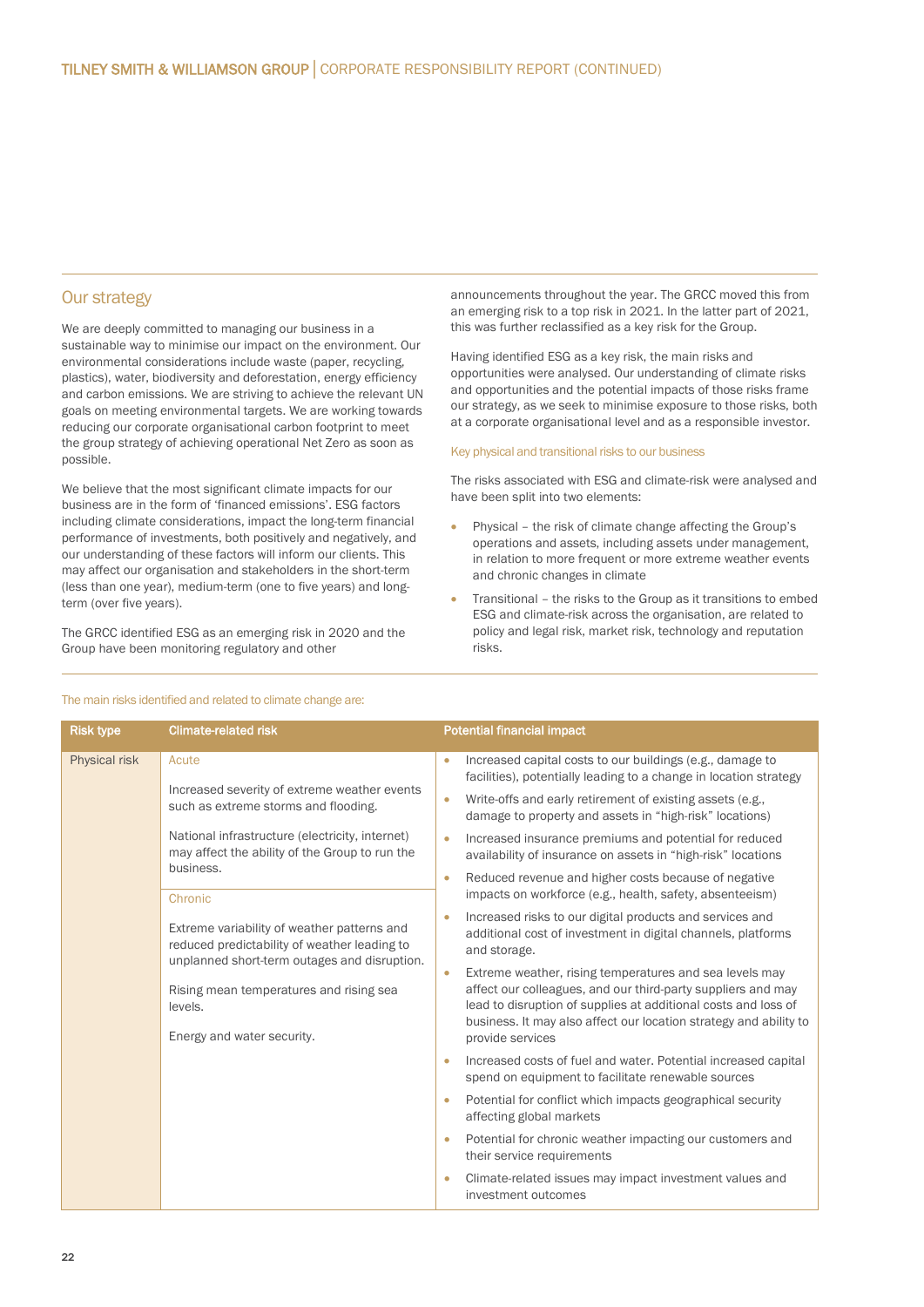| <b>Risk type</b>                   | <b>Climate-related risk</b>                                                                                                                                                                                                                                                  | <b>Potential financial impact</b>                                                                                                                                                                                                                                                                                                                                                                                                                                                        |
|------------------------------------|------------------------------------------------------------------------------------------------------------------------------------------------------------------------------------------------------------------------------------------------------------------------------|------------------------------------------------------------------------------------------------------------------------------------------------------------------------------------------------------------------------------------------------------------------------------------------------------------------------------------------------------------------------------------------------------------------------------------------------------------------------------------------|
| <b>Transitional</b><br><b>Risk</b> | Policy and Legal<br>Enhanced emissions reporting obligations.<br>Failure to keep up to date with changing<br>requirements from multiple and overlapping<br>regulators both in the investment and wealth<br>management arena and in the business<br>advisory services sector. | Increased operating costs due to higher cost of compliance<br>including costs of dedicated specialist ESG staff and<br>dedicated Responsible Investment staff to ensure we stay<br>ahead of changing regulatory and best-practice requirements<br>from multiple and overlapping regulators and consultancy<br>costs<br>Non-compliance with regulatory requirements, may lead to<br>۰<br>regulatory censure, financial and reputational impact leading<br>to loss of clients and revenues |
|                                    |                                                                                                                                                                                                                                                                              | Potential costs of fines and penalties<br>$\bullet$                                                                                                                                                                                                                                                                                                                                                                                                                                      |
|                                    | Technology                                                                                                                                                                                                                                                                   | Additional costs of technology, both capital and operational<br>۰<br>costs, including new technologies                                                                                                                                                                                                                                                                                                                                                                                   |
|                                    | Costs of investing or adapting digital<br>technology, particularly investment in the<br>custody and investment systems to provide<br>the building blocks for Responsible                                                                                                     | There may be a requirement to recycle equipment or even<br>$\bullet$<br>repair rather than the disposal of assets and this may<br>increase technology costs                                                                                                                                                                                                                                                                                                                              |
|                                    | Investment to be embedded within our<br>investment processes and policies.                                                                                                                                                                                                   | Under (or over) estimation of costs that may therefore not be<br>$\bullet$<br>adequately captured in financial planning                                                                                                                                                                                                                                                                                                                                                                  |
|                                    | Increased requirement to recycle outdated<br>technology.                                                                                                                                                                                                                     |                                                                                                                                                                                                                                                                                                                                                                                                                                                                                          |
|                                    | Risk of underestimating the costs and<br>resources of the technology and its<br>implementation.                                                                                                                                                                              |                                                                                                                                                                                                                                                                                                                                                                                                                                                                                          |
|                                    | Market                                                                                                                                                                                                                                                                       | Failure to capture clients' expectations and choices leading to<br>$\bullet$<br>loss in revenues                                                                                                                                                                                                                                                                                                                                                                                         |
|                                    | Changing client awareness and behaviours.                                                                                                                                                                                                                                    | Failure to adapt the investment process to adequately reflect                                                                                                                                                                                                                                                                                                                                                                                                                            |
|                                    | Information overload of clients with the<br>number of variables they are required to                                                                                                                                                                                         | client ESG and climate requirements may lead to poorer<br>client outcomes                                                                                                                                                                                                                                                                                                                                                                                                                |
|                                    | specify, particularly our Financial Services<br>clients.                                                                                                                                                                                                                     | Loss of market share if do not adapt to change quickly<br>$\bullet$<br>enough and meet market expectations                                                                                                                                                                                                                                                                                                                                                                               |
|                                    | Reputation<br>Changes in consumer preferences.                                                                                                                                                                                                                               | Potential loss of new and existing clients if our ESG<br>$\bullet$<br>credentials impact the reputation of the Group, particularly<br>risk the loss of the younger demographic                                                                                                                                                                                                                                                                                                           |
|                                    | Increased stakeholder concern or negative<br>stakeholder feedback.                                                                                                                                                                                                           | Loss of revenues from Financial Services and Professional<br>٠<br>Services business or loss of margins                                                                                                                                                                                                                                                                                                                                                                                   |
|                                    |                                                                                                                                                                                                                                                                              | Negative impacts on workforce management and planning<br>$\bullet$<br>(e.g., employee attraction and retention)                                                                                                                                                                                                                                                                                                                                                                          |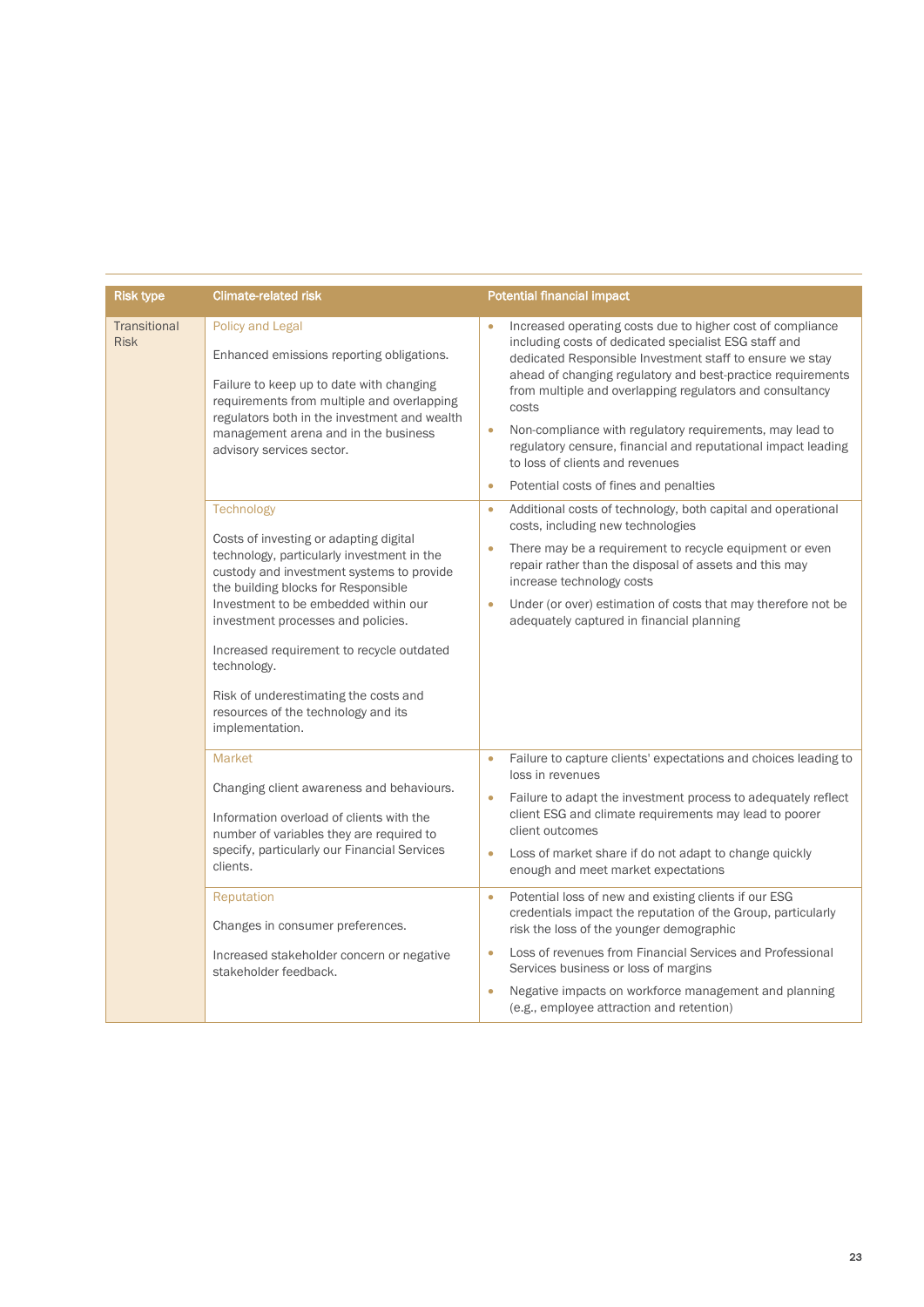# The main opportunities identified and related to climate change are:

| Opportunity<br>type      | <b>Climate-related opportunity</b>                                                                                                                                                                                                                                                                                                                                            | <b>Potential financial impact</b>                                                                                                                                                                                                                                                                                                                                                                                                                                                                             |
|--------------------------|-------------------------------------------------------------------------------------------------------------------------------------------------------------------------------------------------------------------------------------------------------------------------------------------------------------------------------------------------------------------------------|---------------------------------------------------------------------------------------------------------------------------------------------------------------------------------------------------------------------------------------------------------------------------------------------------------------------------------------------------------------------------------------------------------------------------------------------------------------------------------------------------------------|
| Resource<br>Efficiency   | Reduced water usage and consumption.<br>Relocation to more efficient buildings.<br>Reduced paper and storage requirements.                                                                                                                                                                                                                                                    | Reduced operating costs (e.g., through efficiency gains)<br>$\bullet$<br>Benefits to workforce of working in more efficient building<br>$\bullet$<br>Better workforce planning leading to greater employee<br>۰<br>satisfaction                                                                                                                                                                                                                                                                               |
| <b>Energy Source</b>     | Use of lower emission sources of energy.<br>Use of newer digital technologies.<br>Use of more energy efficient offices.                                                                                                                                                                                                                                                       | Reduced exposure to future increase in costs of fossil-fuelled<br>۰<br>energy<br>Reduced exposure to GHG emissions and therefore less<br>۰<br>sensitivity to potential carbon taxes<br>Reputational benefits of being more environmentally friendly<br>$\bullet$<br>Opportunity to gain competitive advantage as invest in newer<br>۰<br>technologies<br>Greater availability of capital from investors for companies<br>working to reduce climate impact and who recognise their<br>corporate responsibility |
| Products and<br>services | Expansion of sustainable investment services<br>and products.<br>Potential to attract new clients with the<br>introduction of new products and services.<br>Opportunity to offer new Professional Services<br>to support clients through their journeys to Net<br>Zero climate emissions.                                                                                     | Increase in revenue through expansion of product and<br>۰<br>services<br>Potential to increase market share and offer a niche product<br>or service<br>Availability of training and development opportunities for<br>۰<br>colleagues and creation of new roles. This may increase<br>engagement and retention of workforce                                                                                                                                                                                    |
| <b>Markets</b>           | More frequent engagements with our<br>investment and financial planning clients as<br>we assess their ESG preferences. This may<br>further strengthen our client relationships.<br>The availability of further sustainable products<br>and services in Financial Services,<br>Professional Services and Fund<br>Administration.<br>Opportunity to raise profile of our brand. | Increased communication may lead to greater awareness of<br>$\bullet$<br>our diverse range of products in the wealth management and<br>in financial planning sector<br>Increased diversification of financial assets thereby reducing<br>$\bullet$<br>the long-term risk                                                                                                                                                                                                                                      |
| Resilience               | Adoption of energy efficient measures.<br>Resource substitutes / diversification.                                                                                                                                                                                                                                                                                             | Increased market valuation through resilience planning (e.g.,<br>٠<br>technology, land, buildings)<br>Increased reliability of supply chain and ability to operate<br>under various conditions<br>Increased revenue through new products and services related<br>$\bullet$<br>to ensuring resiliency<br>The availability sustainable products and services should<br>۰<br>positively influence the attraction and retention of staff<br>Increased availability of capital resources to the business<br>۰      |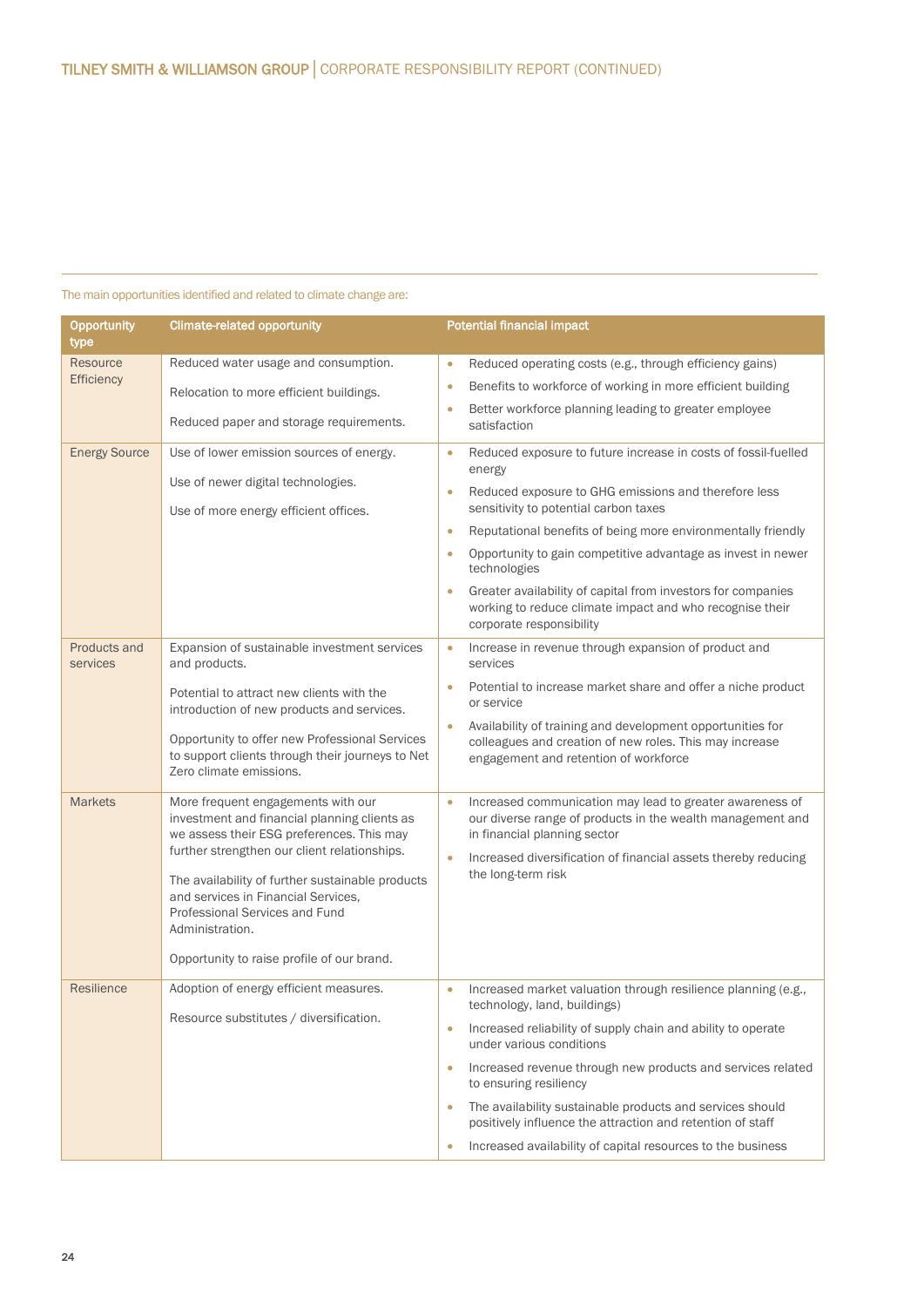As we work towards controlling and reducing our carbon footprint, we have implemented many initiatives across the business. A summary of these is set out below.

#### Physical risk

We have considered the environmental impact of new offices and the sustainable fit-outs of those offices, and the office moves are planned for sustainability. See 'Our buildings' pages 6 to 7.

We have invested in our digital collaboration platform and introduced 'Smart Working' to allow our colleagues to work from home. This was thoroughly tested during COVID-19 lockdowns. We also increased investment in digital storage back-up ensuring that there are backup options and locations for cloud-based services.

We consider long-term planning of potential changes when considering location strategy. The geographical spread of our offices, colleagues and customer base limits the physical risk.

ESG, including climate, is embedded within our Responsible Investment strategy to reduce risk and maximise opportunities related to our investments. Details of our Responsible Investment strategy and how this reduces our risk are discussed in the Corporate Responsibility Report on pages 8 to 12.

The Group is a member of two collaborative engagement platforms; The Investor Forum and Climate Action 100+. Through collaborative engagement with other investors, the Group can influence and address various ESG topics, including climate and wider themes.

In addition, we are also actively looking to reduce our operational impact on the environment by:

- We look forward to moving into our new sustainable, refurbished offices in 2022. This will help to further reduce our operational carbon footprint. The newly refurbished London office will save 6,660 tonnes of CO2 over its lifetime, compared with a new building, the equivalent to the carbon footprint of over 1,200 people in the UK
- Green energy where we procure energy directly, we aim to ensure that all energy is from renewable sources supported by Renewable Energy Guarantees of Origin (REGO). Where energy is supplied by our lessors, we will work with them to influence their sustainable selection of energy suppliers
- Reducing energy usage by switching to LED lighting and adopting sensor technology
- Reducing paper usage, printing and storage by implementing a Document Management Scheme (DMS).

We promote and support sustainable transport policies such as cycle-to-work and season ticket loans and through our 'Smart Working' policy. Our new head office has an accessible bike storage area for 150 bicycles and there are no car parking spaces.

## Transition risk

#### Policy and legal

The CRC are supported by colleagues with responsibility to keep abreast of developments related to climate and ESG through training and development, engagement on panel discussions and research. As part of our ESG integration roll out, we continue to ensure all investment managers, sector specialists and research analysts are trained on all ESG areas, and this will be extended to all colleagues in the years ahead. SRIG and the SRI team in particular monitor the responsible investment regulatory changes and update training requirements.

SRIG and SRI, supported by Sector specialists, are fundamental for fulfilling our duty as responsible investors to ensure that ESG objectives are given due consideration. Sector specialists conduct in-depth research and consider the most important ESG factors (typically the most significant 3 to 5) for the sector in which the company operates. The specialists also evaluate the short- (0-1 year), medium- (2-5 years) and long-term (5-10 years) impact of ESG factors on performance.

#### **Technology**

Last year, Tilney, Smith & Williamson introduced a new investment management and custody and settlement technology system. This will be a key building block on which the responsible investment process and client sustainability preferences are fully integrated within portfolios in the years to come.

We used third-party research tools and databases to provide our investment managers with core ESG data and tools to assist it in measuring ESG factors and sustainability risks for the investments we manage for our clients. These tools are now available to all Group investment managers via the sector specialist teams. This will also enable us to capture third-party ESG data required to measure and manage our ESG risks in portfolios and meet pending EU SFDR and UK TCFD regulatory reporting requirements in the years to come.

Our third-party research tools allow us to map investments and portfolios against the 17 sustainable development goals (SDGs) and provide useful analysis regarding the rating for each element of the ESG.

#### Market

Where clients have ethical or other criteria, our investment teams have access to a client reporting tool which allow portfolios to be screened for exposures. It allows for positive screening towards companies with high or improving ESG scores and includes bestin-class portfolios and low carbon portfolios. This reporting tool can also be used to provide clients with the carbon footprint of their portfolios, upon request.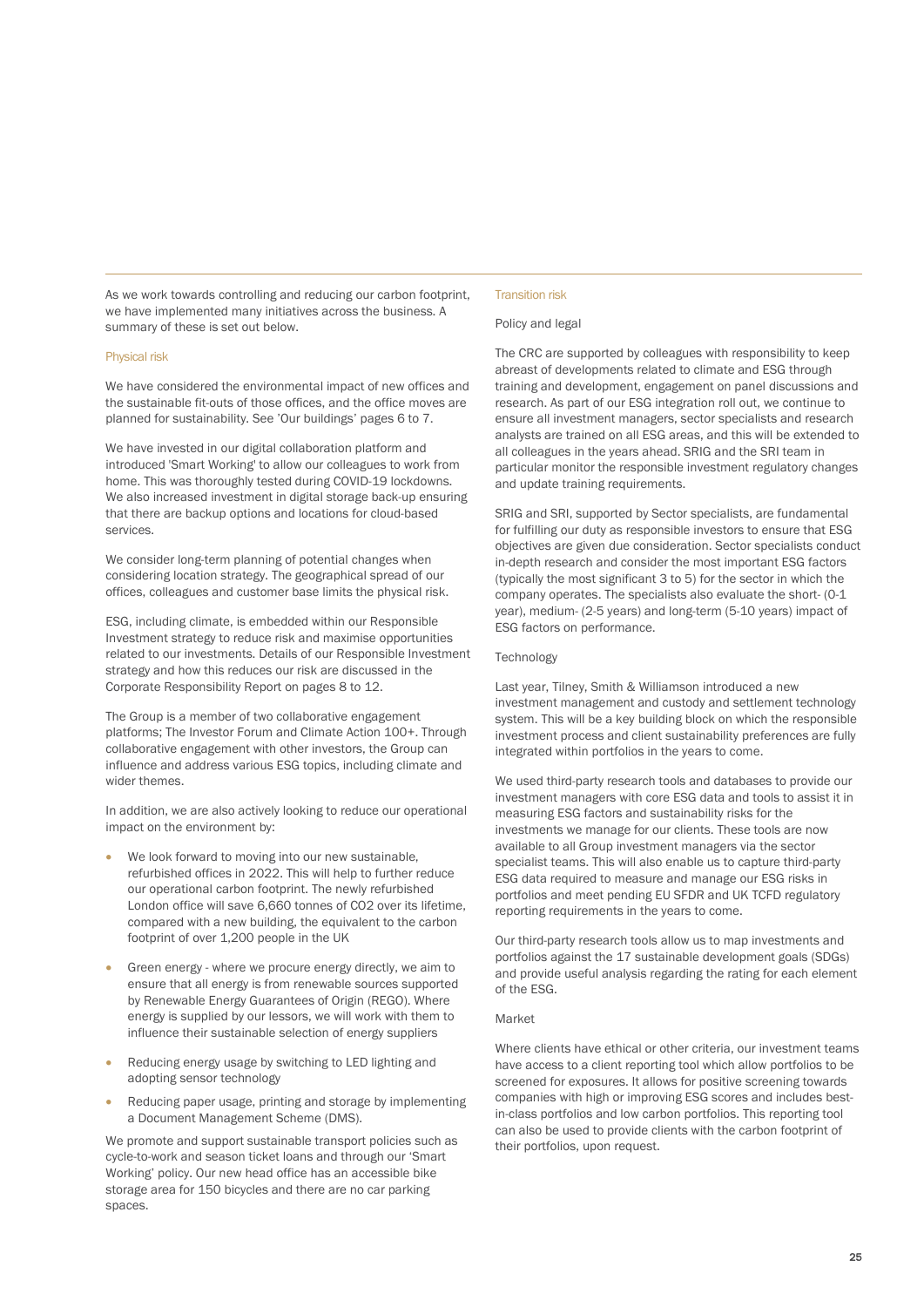We offer Sustainable Managed Portfolio Services and Tilney Sustainable TAP funds, as detailed on page 9. The Sustainable TAP fund is classified as an Article 8 product under the EU Securities Finance Disclosure Regulation (SDFR). It was crowned the Best ESG Investment Strategy in 2021 in the City of London Wealth Management Awards.

We have supported and enabled clients to adapt to paperless reporting and enhanced the content available on our secure online client portals. Where we have obtained client permission, we communicate electronically.

Our Responsible Investment publications can be found on our external facing Stewardship and Responsible Investment section of Smith & Williamson's website and are regularly communicated to our clients. Additionally, we aim to improve the knowledge base of our clients, through the production and communication of responsible investing articles and thought pieces, as well as hosting regular conferences and webinars.

#### Reputation

As signatories to the UN PRI and supporters of the UK Stewardship code, the Group have incorporated ESG factors alongside traditional financial metrics into our responsible investment processes. Our obligations as signatories and supporters frame the Group's investment process, policies, and procedures to help manage conflicts of interest, pursue an active voting policy and monitor companies in which we invest. Our Responsible Investment policy is reviewed on an annual basis and can be found on our website. ESG factors and active ownership are now integrated in the Group's investment process.

#### Scenario analysis

It is important that we are aware of the climate impacts associated with our corporate operations and that consideration of ESG, including carbon-emissions and climate, is embedded within our corporate operations and investment processes.

The risk from transitional developments was explored in the ESG Scenario Analysis which was carried out during the year.

Two scenarios were considered that centred on the failure to accurately deliver regulatory requirements:

- a failure in trust and tools of the Group to correctly monitor and manage a client's portfolio in line with their ESG requirements. This leads to litigation and a single issue at the Financial Ombudsman Service (FOS)
- a stressed version of scenario 1 where the Group is assessed as being in breach of all three themes; transparency, trust and tools, with a systemic failure of ESG requirements. FCA fine due to the failings.

A further scenario was considered that was based upon a significant change in climate (a 2-4% rise in temperature leading to a market drop of 40%; this is a BOE stress testing scenario.

We plan to further enhance our stress testing to assess climaterelated risks to the business over the coming year.

#### Risk

Our risk management framework encapsulates and supports our Corporate Responsibility strategy. Importantly, we recognise that corporate responsibility brings with it its own significant risks and opportunities, addressed under our risk management framework. The following shows how we assess, monitor and mitigate risks.

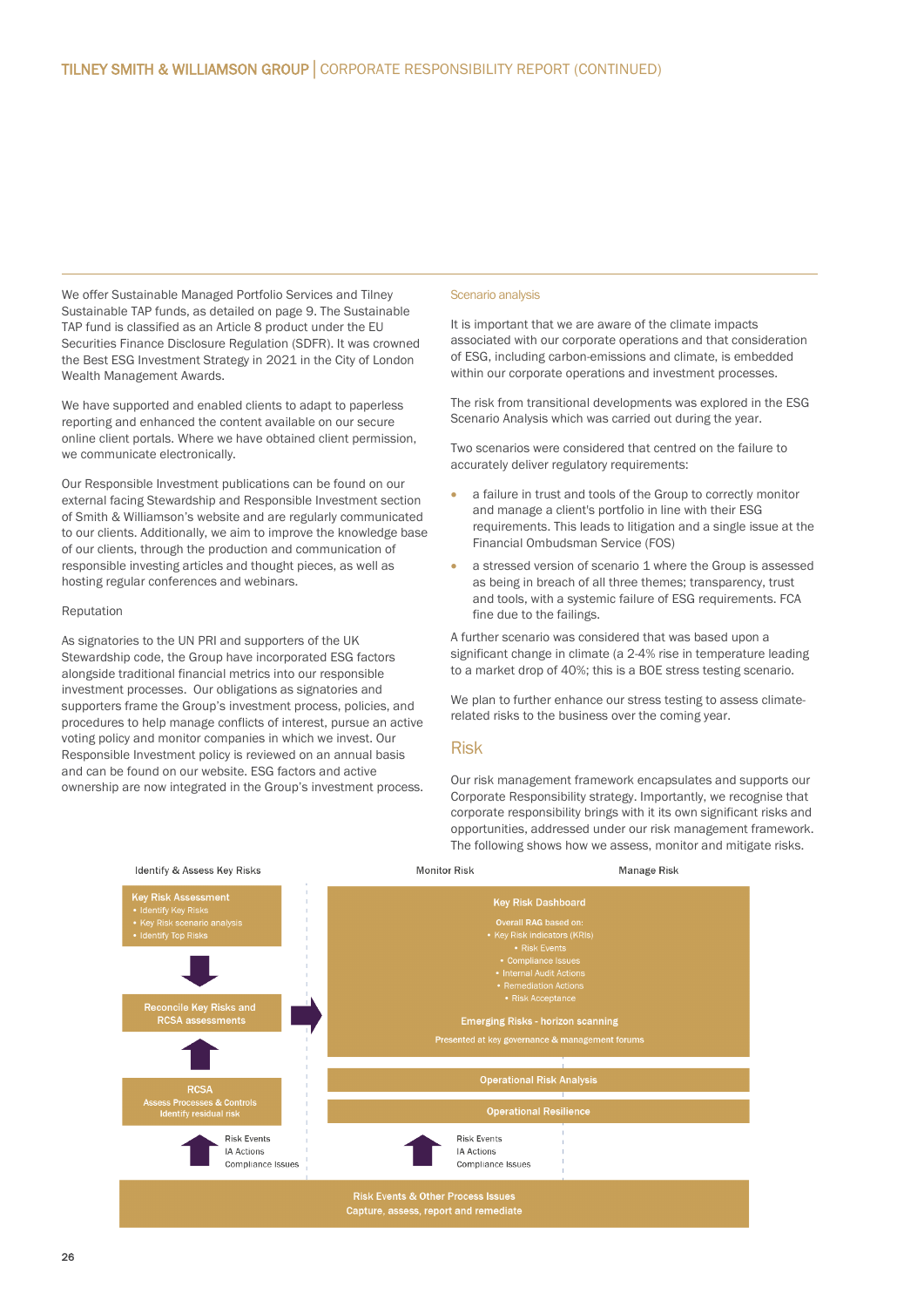We identify and assess market-wide and systemic risks from many different angles. From a top-down point of view both the GRCC and the RAC are responsible for identifying both systemic and market-wide risk.

The Board are ultimately responsible for ensuring that adequate systems and controls are in place and that the Group operates in accordance with all relevant legal and regulatory requirements. Group Risk monitors the management of key risks against risk appetite group-wide, and reports on deviations and material issues to the GRCC. The Group Boards have delegated risk management to the GRCC with oversight by the RAC.

GRCC recommends the risk management policy and framework to the RAC. It reviews and recommend the Group's key risks, associated scenario analyses, risk appetite and key risk indicators to the RAC. The GRCC identifies, monitors and considers the key risks facing the Group, including ESG and climate-risk. The GRCC also assesses known or emerging risks and correlations across the business and adequacy of actions to avoid or mitigate the impact of identified risks.

The RAC advise the Board on the Group's risk profile and overall risk appetite in setting its future strategy, by considering the recommendations from the GRCC and the current and prospective macroeconomic and financial environments. In addition, the RAC also draws on reviews and areas of concern, guided by publications by the FCA and other regulators and authoritative sources. The GRCC also ensures that a suitable and effective risk management framework and strategy is in place and advise the Group Board and sub-committees in that regard. They review, challenge and report to the Group boards on the internal financial controls and the adequacy of the associated management information, both qualitative and quantitative, including ESG and climate-related information.

The Group Risk team maintain detailed risk registers, including climate-risk scenarios and the impact of both physical and transition risk, over different time frames. Every committee is responsible for identifying risks relating to their business area and for escalating those risks through the Governance structure of the Group.

#### Investment process – integration of ESG risks

Our central investment strategy identifies short (0-1 year), medium (1-5 years) and long-term risks (5-10 years), including those posed by structural trends, such as climate change and digital conversion, together with the concerns about interest rates, inflation, growth and geo-political risks. This informs the asset allocation process and top-down sectoral recommendations to investment managers.

From a bottom-up perspective, our analysts identify the top 3-5 material ESG impacts for each sector and use this to inform the investment decision making. Where this reflects market-wide or systemic risks to certain sectors, this is considered and impacts investment recommendations. Performance of all

recommendations is regularly monitored and reviewed over multiple time periods through the IPC governance structures (see page 21).

The Group receives ESG data from research tools. Climate-related data included within this analysis includes electronic waste, financing environmental impact, packaging materials and waste, product carbon footprint, raw material sourcing, toxic emissions and waste, water stress, opportunities in clean technology, opportunities in green building and opportunities in renewable energy. ESG data scoring is used by our sector specialists in their assessments as well as their own analysis. In this way, they identify the ESG risk of each company and evaluate the short, medium, and long-term impact of ESG factors on performance.

Our investment managers and investment analysts have regular engagements with the companies in which our clients invest. Regular informal communication and more formal discussions, including discussions about ESG factors relevant to each company, plus use of research tools, helps us to manage and reduce risk.

Our proxy voting advisors provides us with third-party research that complements our in-house function. The issues that our advisors provide are shared with investment teams. We are transparent in our voting and attempt to engage with the company before voting against a resolution so that we may understand the background to the resolution. Research, engagement and transparency help to reduce risk.

Our policies and controls are designed to reduce risk and are regularly reviewed.

We continue to develop our colleagues' understanding of ESG factors and climate-risk. Our colleagues are key to help us identify, manage and monitor the risks and opportunities that face the companies in which we invest and within our own corporate operations.

Given the significant impact that climate change represents, we are committed to playing a positive role in the transition to a Net Zero economy. This will involve increasing our exposure to businesses aiding or benefiting from the transition to a Net Zero economy, while also decreasing our exposure to high-carbon businesses with no transition plans in place to align with the Paris Agreement.

## Metrics and targets

As a UK incorporated, large organisation, Tilney Smith & Williamson is required to report its UK energy and Greenhouse Gas (GHG) emissions information. We have used the main requirements of the Greenhouse Gas Protocol to calculate our emissions. We have reported on all the emission sources required under the regulations.